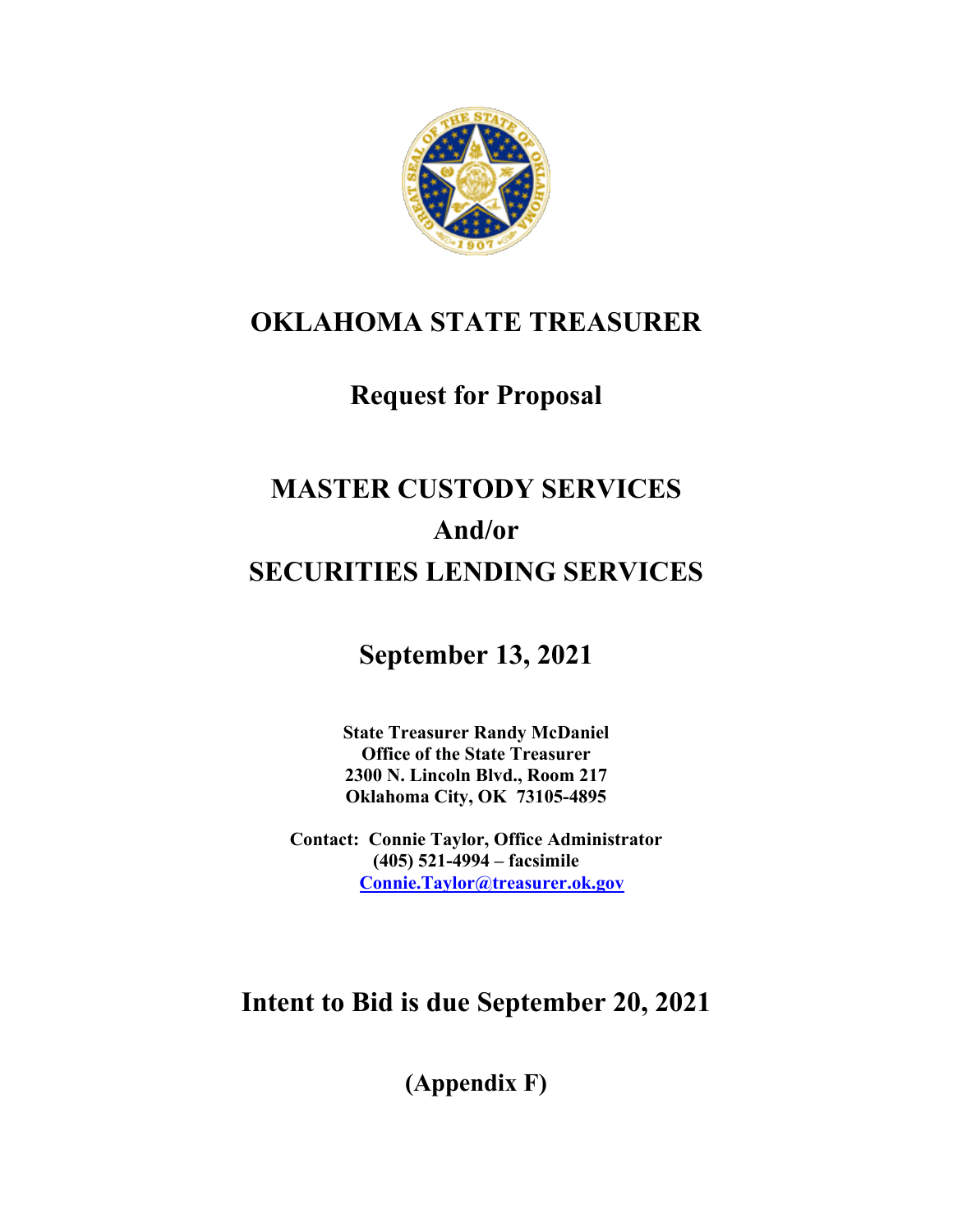# **OKLAHOMA STATE TREASURER**

## REQUEST FOR PROPOSAL

## Master Custody and/or Securities Lending Services

## TABLE OF CONTENTS

| <b>APPENDIX A</b> | <b>ASSET ALLOCATION</b> |
|-------------------|-------------------------|
|                   |                         |

| <b>APPENDIX B</b> | AUTHORIZED INVESTMENTS 62 O.S. § 89.2 |  |
|-------------------|---------------------------------------|--|
|                   |                                       |  |

- APPENDIX C CASH COLLATERAL INVESTMENT POLICY AND GUIDELINES
- APPENDIX D SAMPLE PERFORMANCE REPORT
- APPENDIX E BID SHEET
- APPENDIX F INTENT TO BID
- APPENDIX G SECURITIES LENDING 62 O.S. § 90
- APPENDIX H STATE TREASURER'S INVESTMENT POLICY 2021
- APPENDIX I SUBMISSION CHECKLIST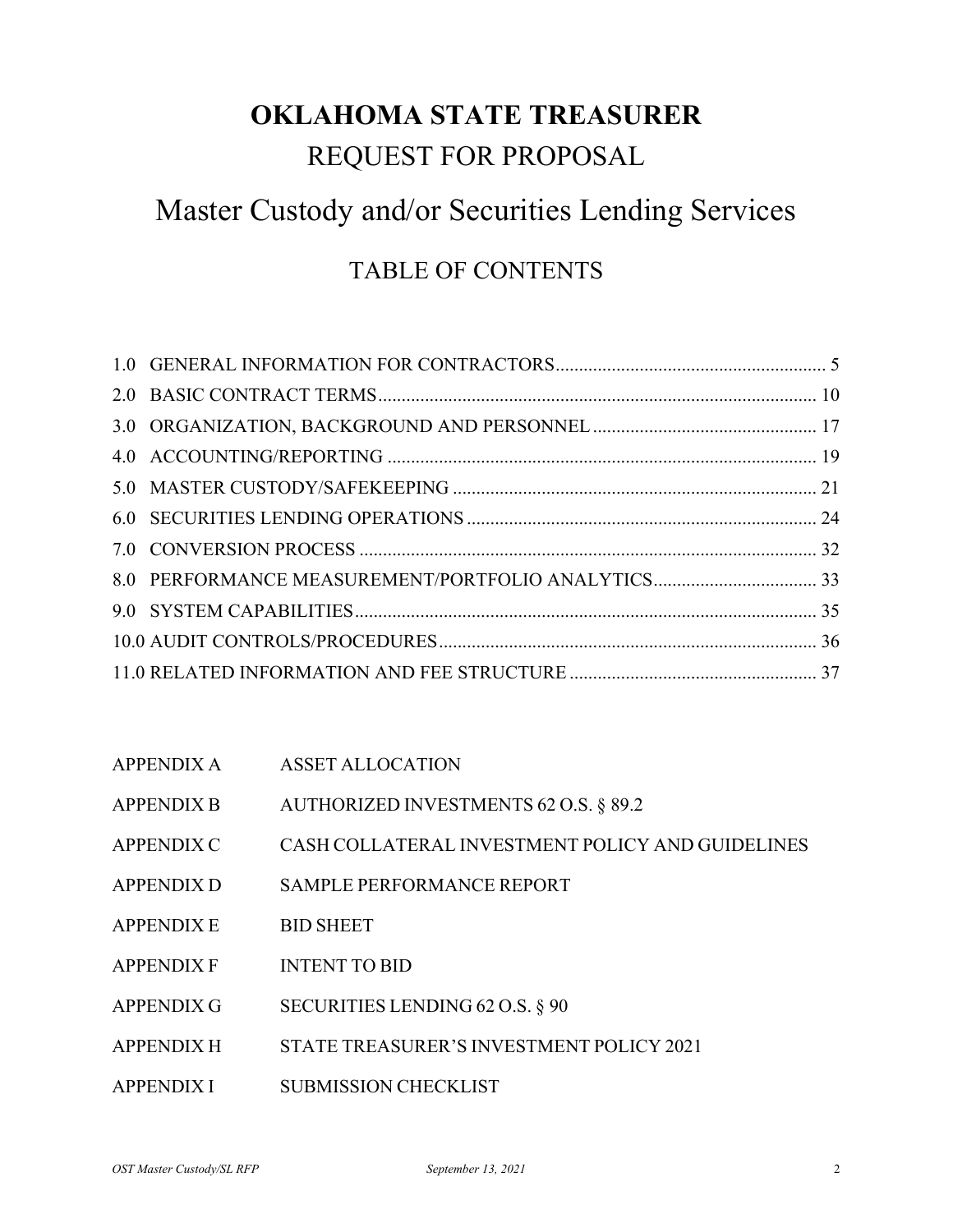### **OKLAHOMA STATE TREASURER**

### **REQUEST FOR PROPOSAL**

### **Master Custody and/or Securities Lending Services**

The Oklahoma State Treasurer's Office (OST) is accepting written proposals from qualified financial institutions (Firms) to provide master custody and/or securities lending services for OST. OST maintains and oversees the investment of state monies. The purpose of this Request for Proposal (RFP) is to select either Firm (hereafter referred to as "the Firm") to provide both custodial services and securities lending services or a combination of a custodial bank and separate third-party securities lending agent. Firms may choose to submit a stand-alone proposal for custodial banking services, a stand-alone proposal for securities lending services, or a combined proposal for custodial banking and securities lending services.

OST reserves the right to reject any or all proposals submitted. There is no express or implied obligation for OST to reimburse Firms for any expenses incurred in preparing proposals in response to this RFP. In the event that none of the proposals is satisfactory to OST, no selection will be made. Proposals submitted in response to the RFP become the property of OST and are subject to public inspection. OST reserves the right to modify the RFP contents and requirements at any time prior to the submission deadline.

|                                                               | Time      |                            |
|---------------------------------------------------------------|-----------|----------------------------|
| Event                                                         | (CST)     | Date                       |
| Request For Proposal posted to website                        | 8:00 A.M. | Monday, September 13, 2021 |
| Return of "Intent to Bid" by $\text{fax} - \text{Appendix} F$ | 5:00 P.M. | Monday, September 20, 2021 |
| Deadline for questions submitted in writing by email          | 5:00 P.M. | Monday, September 27, 2021 |
| Q&A Responses Posted to website                               | 5:00 P.M. | Monday, October 4, 2021    |
| Proposals due – electronic and hard copies                    | 5:00 P.M. | Monday, October 18, 2021   |
| Finalist(s) selection (if necessary)                          |           | <b>TBD</b>                 |
| Finalist(s) presentations (if necessary)                      |           | <b>TBD</b>                 |

### **TIMELINE**

**OST, at its sole discretion, may revise these dates, and will notify all firms of any changes.**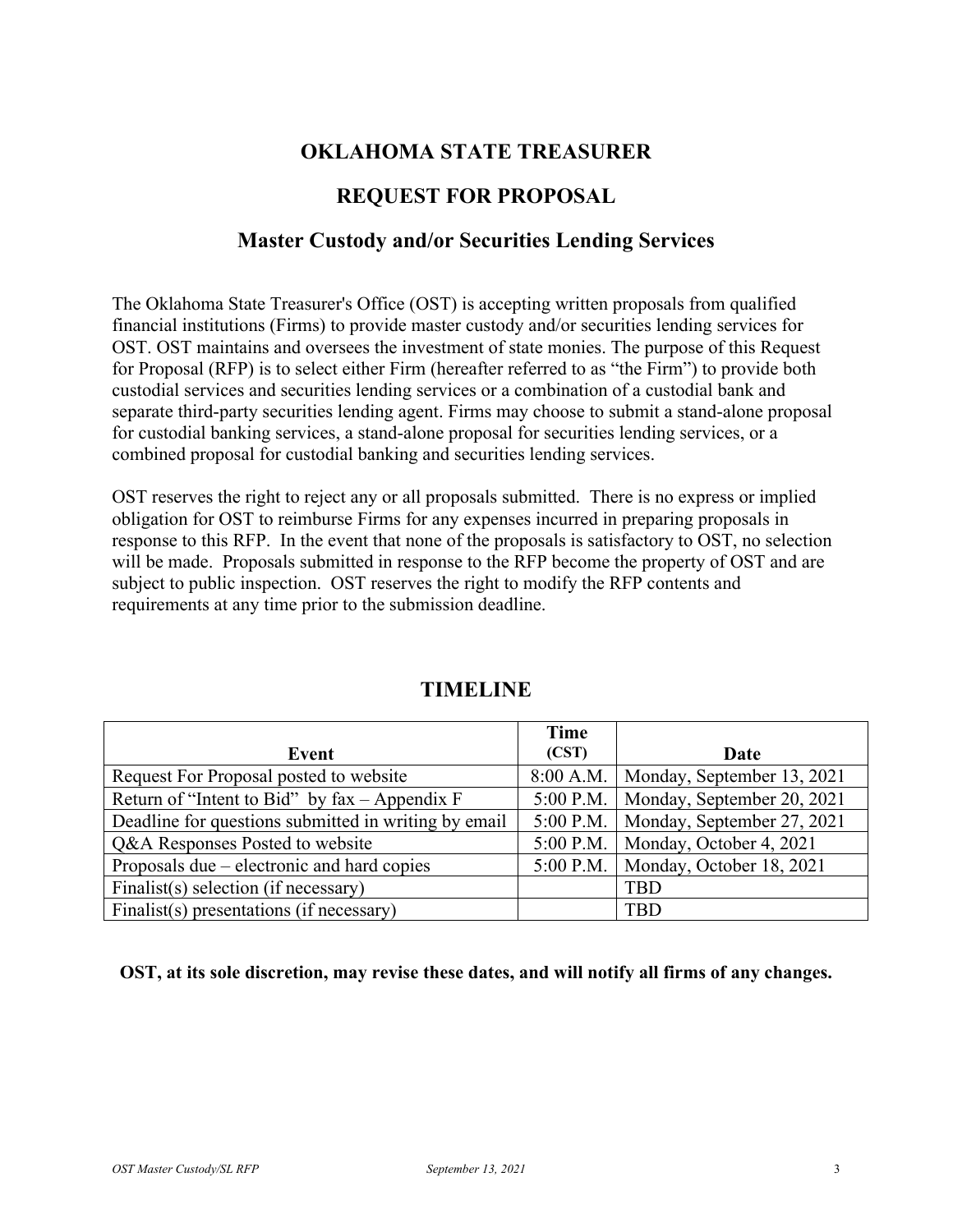## **PROPOSAL COVER SHEET**

(Must be signed, notarized and returned)

### **Proposal Deadline**

must be received by

### **October 18, 2021**

| Vendor Identification: |  |
|------------------------|--|
| Name of Firm:          |  |
| Address:               |  |
|                        |  |
| City/State/Zip Code:   |  |
|                        |  |
| Telephone Number:      |  |
| Facsimile Number:      |  |
|                        |  |

#### **VENDOR'S AFFIDAVIT**

| STATE OF  |  |
|-----------|--|
|           |  |
| COUNTY OF |  |

(Print Name), of lawful age, being first duly sworn, on oath says that:

1. (S)he is the duly authorized agent of  $\blacksquare$ , the Vendor submitting this proposal which is attached to this statement for the purpose of certifying the facts pertaining to the existence of collusion among vendors and between vendors and state officials or employees, as well as facts pertaining to the giving or offering of things of value to government personnel in return for special consideration in the letting of any contract pursuant to the proposal to which this statement is attached;

2. (S)he is fully aware of the facts and circumstances surrounding the making and submitting of this proposal and has been personally and directly involved in the proceedings leading to the submission of such proposals; and

3. Neither the Vendor nor anyone subject to the Vendor's direction or control has been a party: a) to any collusion among Vendors in restraint of freedom of competition by agreement to propose a fixed price or to refrain from submitting a proposal; b) to any collusion with any state official or employee as to quantity, quality or price in the prospective contract, or as to any other term of such prospective contract; c) in any discussions between Vendors and any state official concerning exchange of money or any other thing of value for special consideration in the award of this prospective contract; d) to paying, giving or donating or agreeing to pay, give or donate to any officer or employee of the State of Oklahoma, any money or other thing of value, either directly or indirectly, in procuring this prospective contract; or e) to any collusion with any state agency or political subdivision official or employee as to create a sole-source acquisition in contradiction to 74 O.S. §85.41.

4. In accordance with 74 O.S. §85.42.B., the Vendor further certifies that no person who has been involved in any manner in the development of that contract while employed by the State of Oklahoma shall be employed to fulfill any of the services provided under said contract.

5. The information contained in this proposal is true, correct and accurate as presented.

|                                        | Name/Title    |                |        |
|----------------------------------------|---------------|----------------|--------|
| Subscribed and sworn to before me this | day of        | $,20$ _______. |        |
|                                        | Notary Public |                | (seal) |
| My commission expires:                 |               | Commission no. |        |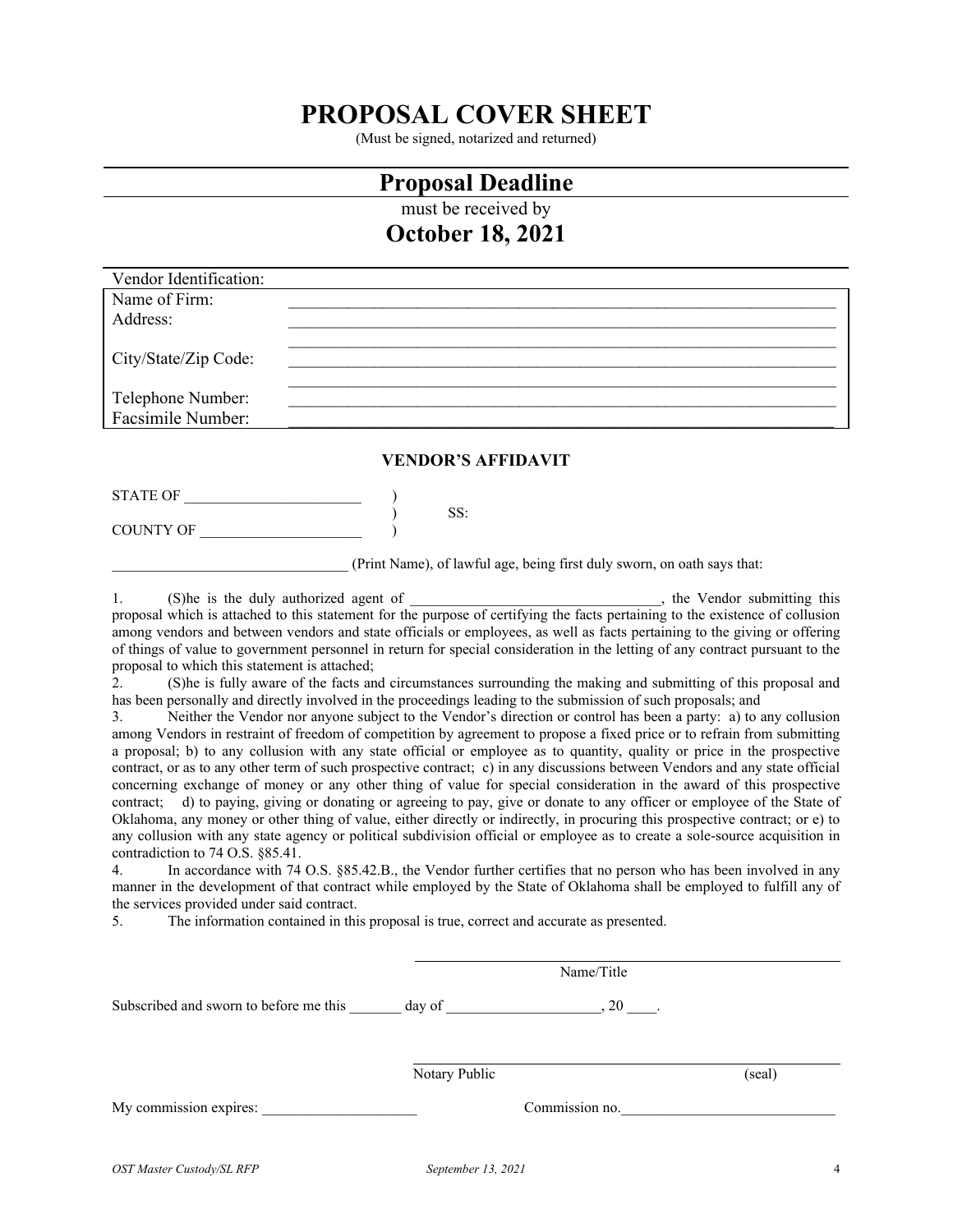### **Section One**

#### **GENERAL INFORMATION FOR CONTRACTORS**

#### <span id="page-4-0"></span>**1.1 Background**

The Oklahoma State Treasurer, Randy McDaniel, is an elected State Official. The Treasurer is charged statutorily with the safekeeping and investment of state funds not immediately required for operations. The statutorily approved investments are primarily of a fixed income type and are delineated in Oklahoma Statute Title 62, § 89.2 and further restricted pursuant to the Treasurer's Investment Policy. The Treasurer also functions as Agent for certain state agencies that possess investment authority but request that the Treasurer execute and settle investment transactions through the Treasurer's Master Custodian. By law, the State Treasurer must competitively select a custodian bank every five (5) years. The Treasurer may select the incumbent custodian bank or a new bank. Refer to **Appendix H** for the Oklahoma State Treasurer's Investment Policy. Oklahoma statutes can be reviewed at [www.oscn.net.](http://www.oscn.net/)

As delineated in Oklahoma Statute Title 62, § 90 the Treasurer is authorized to engage in a securities lending program. The Treasurer currently participates in a program and contemplates continued participation in such a program. However, the Treasurer reserves the right to limit or cease participation in securities lending at his discretion. Note that securities lending activity is presently confined to the General and State Agency Accounts. Important statutory and investment policy constraints exist on the types of non-cash collateral which are permissible and on allowable investments for cash collateral. Refer to **Appendix C** for Cash Collateral Investment Policy and Guidelines.

The Treasurer performs all investment functions internally and does not use outside Investment Managers or consultants. The Office of the State Treasurer (OST) has a Chief Investment Officer who reports to the Treasurer as well as a Portfolio Accounting & Reporting Director who reports to the Chief Deputy Treasurer. The Portfolio Accounting & Reporting Director and supporting staff will coordinate daily interaction with the Master Custodian and/or Securities Lending Agent(s).

For securities lending purposes, the OST portfolio is presently comprised of U.S. Treasury Notes and TIPS, and obligations of agencies and instrumentalities of the U.S. government. **Appendix A** provides a recent portfolio position statement. In your responses, please particularly highlight your capabilities in working with this type of domestic fixed-income portfolio. Please avoid repetition among the different questions, where possible.

The current Master Custodian and Securities Lending agent is Northern Trust Company, N.A. Our current securities lending split is 80/20. Our custodian accepts their portion of the securities lending revenue split (20%) as their compensation for securities lending and custodial services. Securities held by Northern Trust Company, N.A. are currently divided into four (4) distinct accounts valued as of June 30, 2021: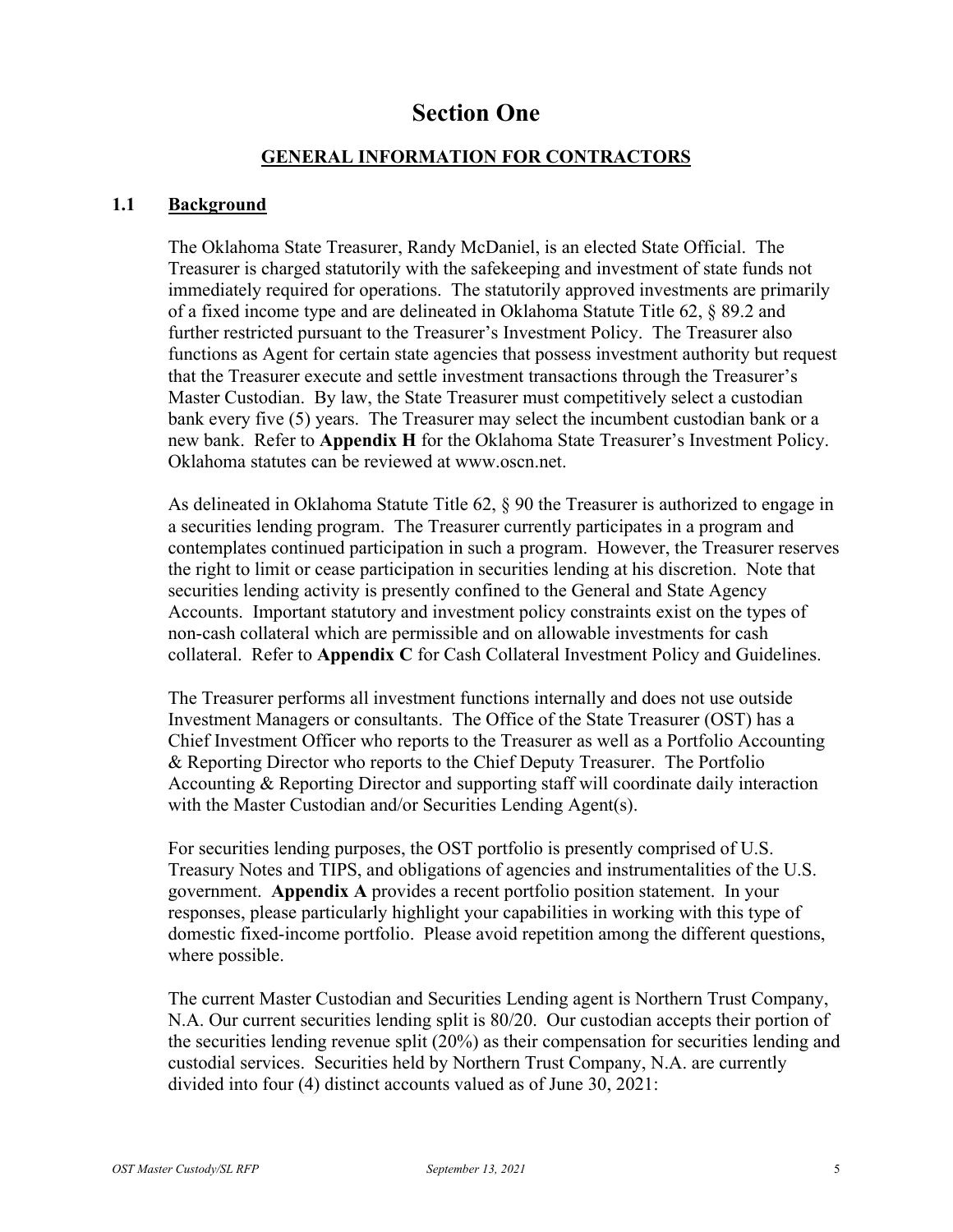|    | <b>General Account</b>      | Investments made at the direction of the Treasurer.<br>Cost basis/current face is approximately<br>\$9,899,608,280.                               |
|----|-----------------------------|---------------------------------------------------------------------------------------------------------------------------------------------------|
|    | <b>State Agency Account</b> | Investments made and held as Agent for other state<br>agencies. Cost basis is approximately<br>\$80,266,453.                                      |
| 3. | Linked Deposit Account      | Investments made at the direction of the Treasurer<br>funding the Treasurer's Linked Deposit Program.<br>This account is currently inactive.      |
| 4. | <b>Fiduciary Account</b>    | Investments made by the Treasurer at the direction<br>of a Court or other entity in certain circumstances.<br>This account is currently inactive. |

#### **1.2 Purpose**

This Request for Proposal (RFP) is designed to provide interested firms with sufficient information to enable them to prepare and submit proposals to provide Master Custody and/or Securities Lending Services for the Domestic Portfolio of the OST. A copy of this RFP is available on our website. Go to the OST website: www.ok.gov/treasurer (select "Inside the Office" on the navigation bar; then Request for Proposal).

#### **1.3 Issuing Office**

This RFP is issued by OST and is to be the sole point of contact for this RFP.

#### **1.4 Intent to Bid**

Firms intending to submit a proposal must fax the form Intent to Bid, **Appendix F**, to the RFP Coordinator. The form must be received by **5:00 P.M. CST, Monday, September 20, 2021**. Failure to submit the Intent to Bid shall result in elimination from further consideration.

#### **1.5 Proposals**

To be considered, firms must submit a complete response to this RFP as follows:

- **(a)** One (1) original clearly marked as such and three (3) copies to OST, except as noted;
- **(b)** Included with the Original copy of the response, the bidder shall include one (1) electronic copy of the entire proposal on flash drive;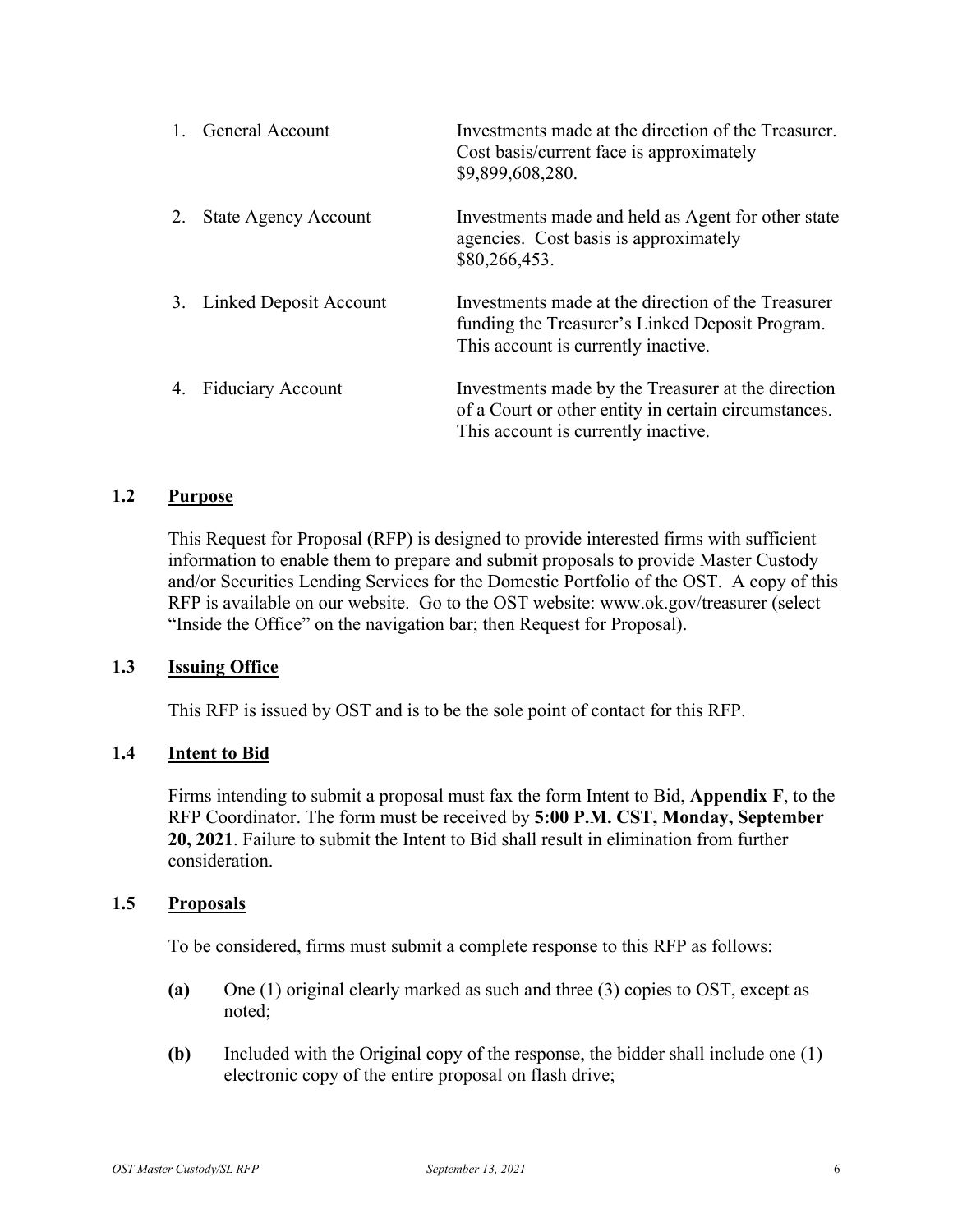**(c)** To the address listed in Section 2.4 of this RFP.

The proposal must be signed by an official authorized to bind the firm to its provisions. This RFP, together with the contents of the proposal of the successful firm, will contain much of the contract provisions between the parties. Firms must submit a proposed securities lending agreement for review (6.47). The final written agreement will be subject to negotiation. However, the agreement may not contain provisions inconsistent with the basic contract terms set forth in Section Two. All proposals submitted in a timely manner will be retained by OST. Any proposal not received by this time will be rejected and returned unopened to the sender.

Firms may submit (**Appendix E)**:

- **(a)** Master Custody bid, or
- **(b)** Securities Lending bid, or
- **(c)** Combination bid which includes Master Custody and Securities Lending bid.

A firm may have up to three (3) bids.

#### **1.6 Format for Required Information**

- **(a)** Proposal should be printed on 8.5 x 11 paper (one side only); however 11 x 14 paper is permissible for charts, spreadsheets, etc.
- **(b)** To achieve a uniform review process and the maximum degree of comparability, proposals should be in re-usable binders or binder clips as opposed to spiral or glued bindings. For convenience, see **Appendix I** for a submission checklist.

The proposal will consist of Part 1 and Part 2.

|        | Title Page                  |  |
|--------|-----------------------------|--|
|        | Table of Contents           |  |
| Part 1 | <b>Proposal Cover Sheet</b> |  |
|        | Bid Sheet (Appendix E)      |  |

|        | <b>Executive Summary</b>            |
|--------|-------------------------------------|
| Part 2 | Sections 2 through 11               |
|        | Supplemental Information, if needed |

The Executive Summary of the Proposal should be no longer than two (2) pages. **Sections 2 through 11 should correspond to those sections of this RFP.** It is strongly suggested that questions contained in the RFP should be repeated in the Proposal with the answers to the questions following.

Any supplemental information thought to be relevant, but not applicable to the specified categories, should be provided as an additional section.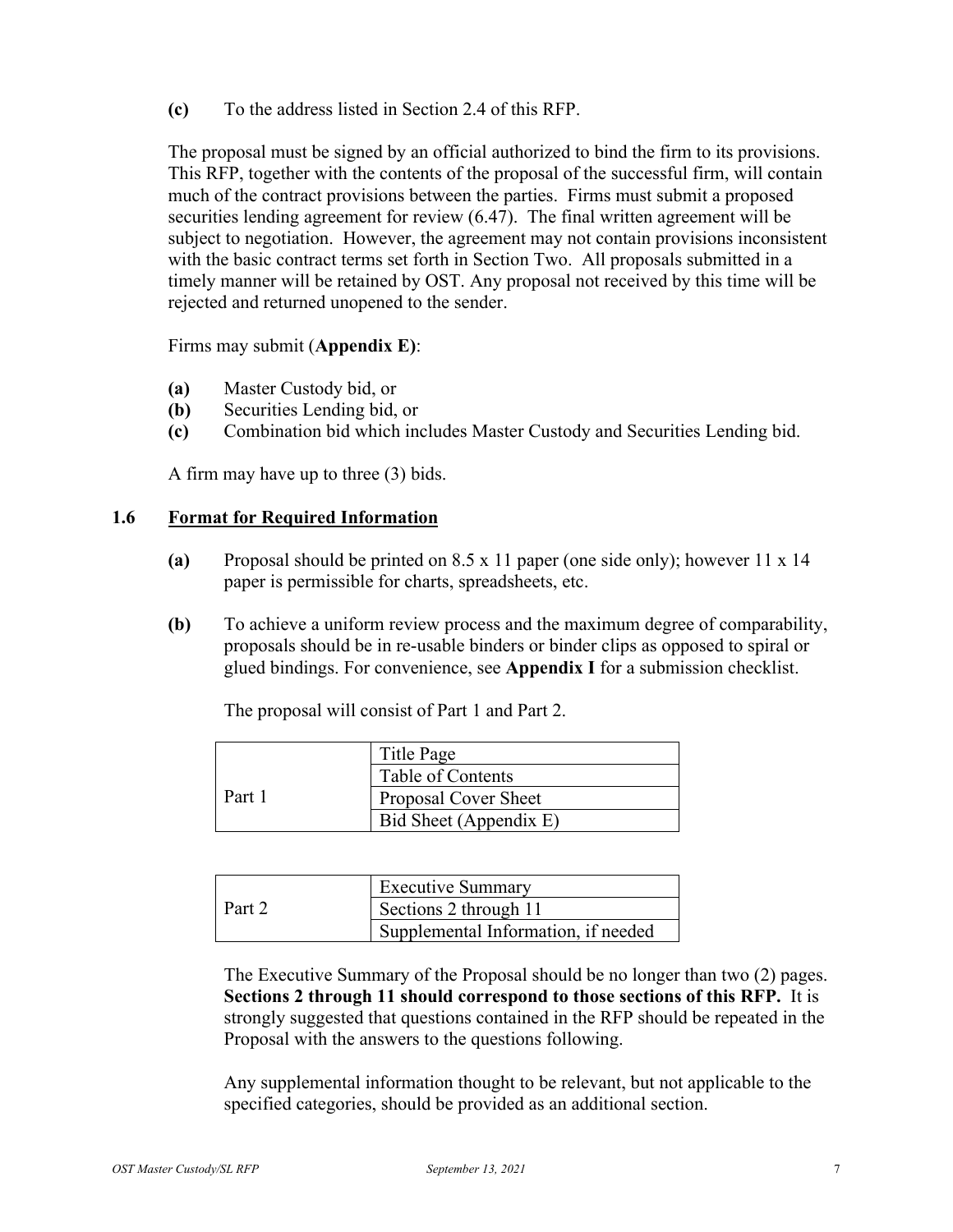#### **1.7 Questions Regarding the RFP**

All questions regarding the RFP shall be in writing and delivered by email by **5:00 P.M. CST, Monday, September 27, 2021** to: connie.taylor@treasurer.ok.gov. Written responses to all of the questions submitted to OST will be consolidated into a single question and answer (Q&A) document. Send inquiries to the RFP Coordinator.

#### **1.8 Response to Questions**

The consolidated Q&A will be posted on the OST website on Monday, October 4, 2021. It is the responsibility of each firm to check the website for this information.

#### **1.9 Incurring Costs**

All costs of preparation and presentation associated with your response to the RFP will be the responsibility of your firm. Firms may be asked to make a presentation if selected as a finalist. None of the costs associated with this presentation will be reimbursed by OST.

#### **1.10 Prime Contractor (Firm) Responsibilities**

The selected firm will assume total responsibility for all services offered in the proposal whether they provide such services or utilize the services of a third party. The firm will be required to disclose any relationships it may have with respect to any services the firm proposes to provide as to whether these services are actually provided by the firm or by contractual arrangement with a third party. If such relationships exist, list which services and with whom.

#### **1.11 No Commissions or Finder's Fees**

The selected firm agrees:

- **(a)** That absolutely no commissions or finder's fees shall be paid to anyone or any organization resulting from the State of Oklahoma's award of a contract pursuant the term of this contract; and,
- **(b)** To provide a statement as part of its response to this RFP, and prior to each contract renewal, that absolutely no commissions or finders fees have been paid to any subcontractor, broker, agent or other individual, organization or entity.

#### **1.12 News Release**

News releases pertaining to this project shall not be made without the prior written permission of the State Treasurer, and then only in coordination with this Office.

#### **1.13 Proposal Evaluation and Selection Criteria**

The following areas will be considered in making a selection: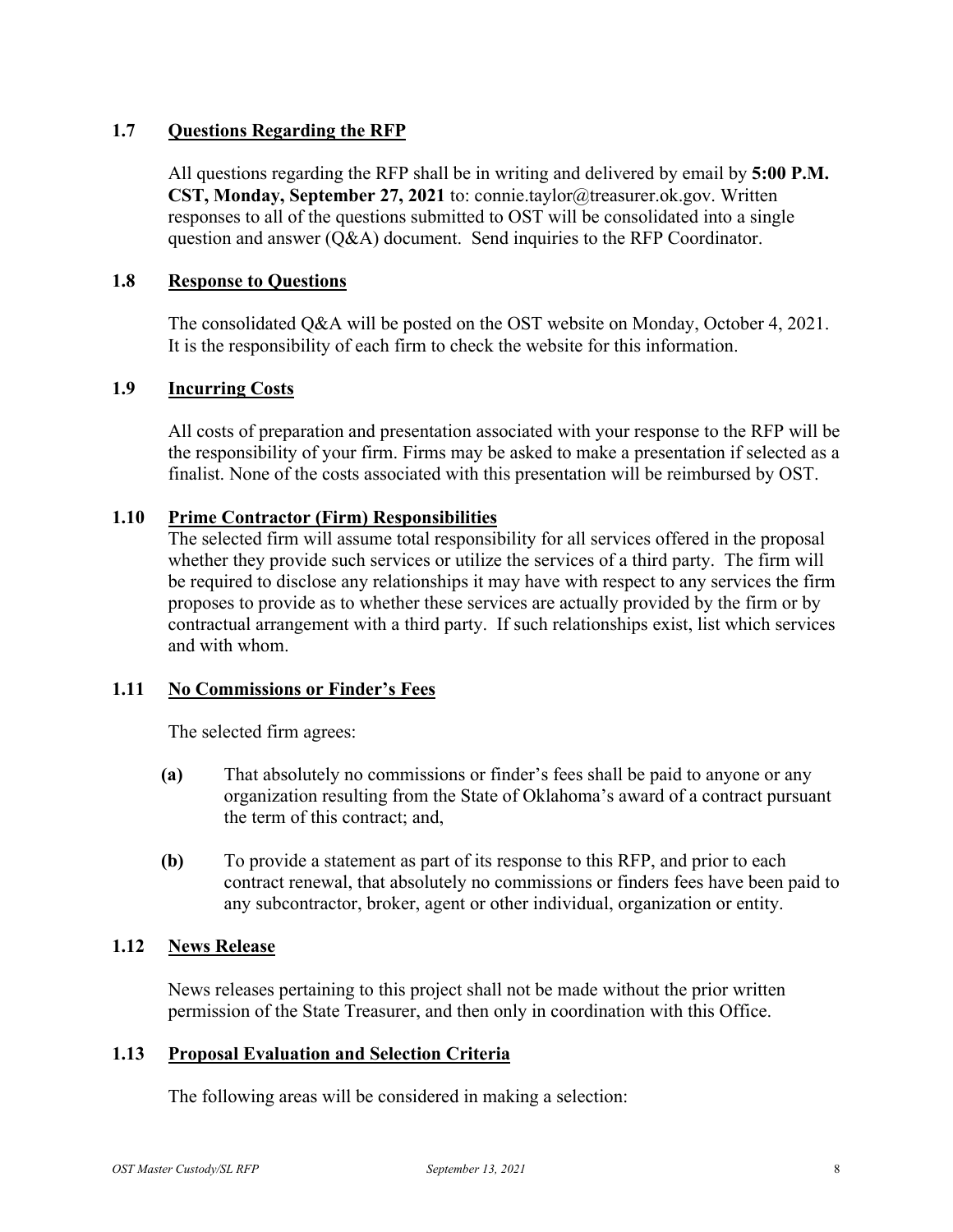- **(a)** Understanding of OST's Needs. OST will assess each firm's understanding of OST's needs. The firm's grasp of these needs and its approach to satisfying them are critically important to the selection process. A firm's responsiveness to this RFP will be weighed heavily in the decision.
- **(b)** Qualifications**.** The firm's commitment to the operational services, individual expertise and experience of its personnel are as important as the firm's ability to provide the services. To be eligible for selection, the firm selected must have a **minimum of \$500 million in assets** and shall allow electronic access to all transaction and portfolio reports by OST, to the State Treasurer, to auditors acting on behalf of the State, and to each member of the Cash Management and Investment Oversight Commission. The selection committee will also weigh heavily the firm's quality, both in terms of services and personnel, technological commitment, and comments from the references which must be provided. The committee will carefully consider the experience of other public entities which have utilized the firm's services.

As delineated in Oklahoma Statute Title 62, § 89.2.E., any out-of-state custodial bank must have a service agent in the State of Oklahoma so that service of summons or legal notice may be had on such designated agent under the jurisdiction of Oklahoma Law. Service agents must be designated by the time the contract begins. The firm selected as the master custody and/or securities lending agent must not permit any of the state's funds or any of the documents, instruments, securities, or other evidence of a right to be paid money to be located in any place other than within a jurisdiction or territory under the control or regulatory power of the United States Government.

- **(c)** Security**.** OST is extremely concerned with the safeguarding of assets and the integrity of data. Therefore, firms should be cognizant of this issue and address security issues throughout the response. The firm should be prepared to present disaster recovery procedures in place or planned, as well as to discuss back-up procedures and/or facilities.
- **(d)** Available Facilities**.** Emphasis by the committee with respect to the physical facility where processing takes place will include the location, technology and security of the facility. It is possible that OST may wish to visit the facilities at OST's cost prior to awarding the contract.
- **(e)** Cost. While cost is always an important issue for any governmental body, it will not be a deciding factor by itself. The lowest bidder will not necessarily be awarded the business if, in the opinion of the Treasurer, another firm can better meet the overall goals and objectives of OST.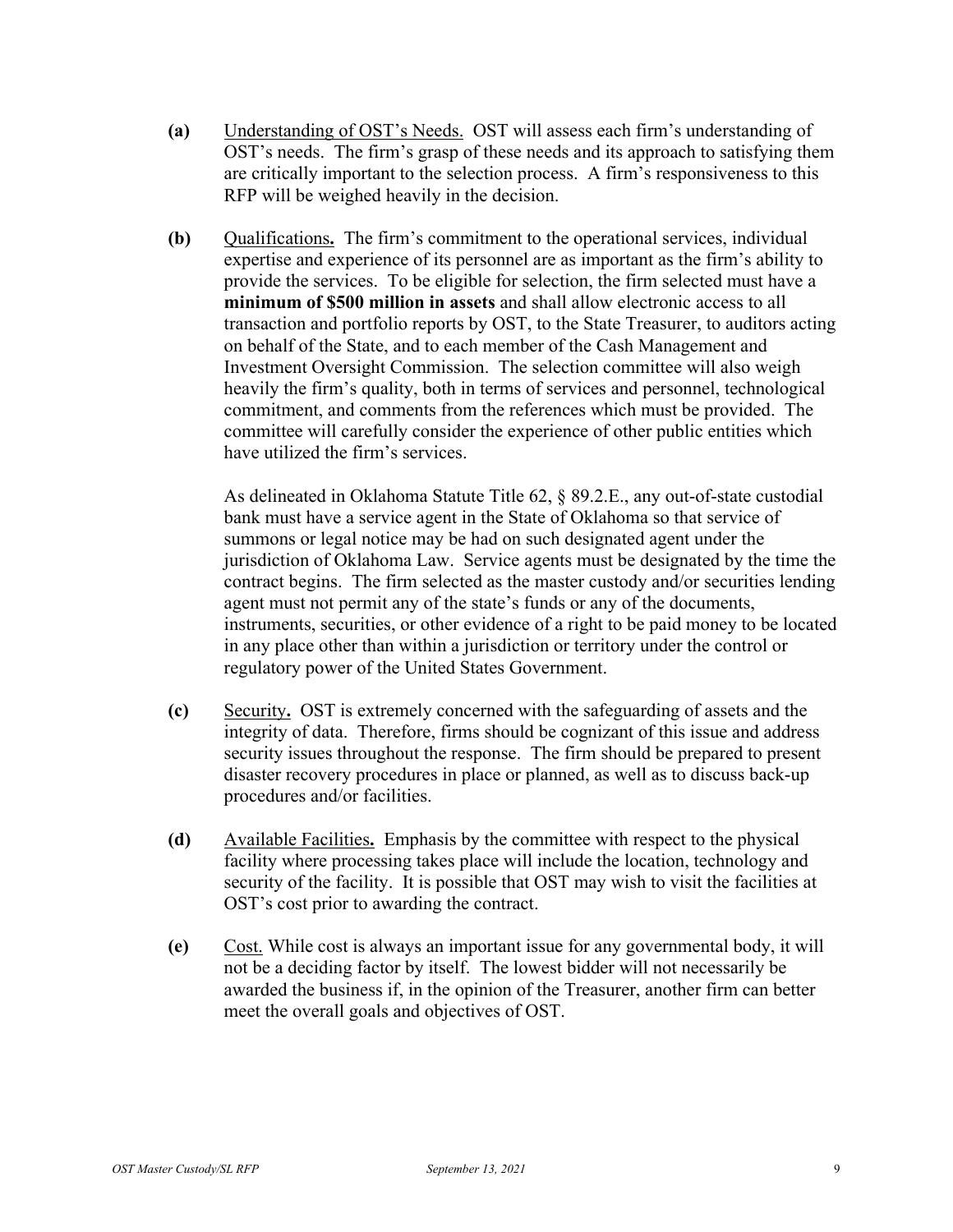### **Section Two**

#### **BASIC CONTRACT TERMS**

<span id="page-9-0"></span>**NOTE: Contract Terms and Conditions will be an integral part of the final contract. Respondents must acknowledge acceptance of these terms and conditions or note any specific exceptions. Respondents must also include any contractual terms and conditions that they would propose to include in a final contract.**

**This RFP may result in several contracts based on the possible selection of multiple providers for the RFP master custody and securities lending service sections. These terms and conditions are the same for all RFP service sections.**

#### **2.1 Term of Contract**

It is anticipated that the term of this contract shall be for a one (1) year period with four (4) additional one (1) year renewal periods under the same terms and conditions. Renewal periods are at the option of OST.

#### **2.2 Termination for Cause**

OST may terminate this contract, or any part of this contract, for cause under any one of the following circumstances:

- **(a)** The firm fails to make delivery of services as specified in this contract; or
- **(b)** The firm fails to perform any of the provisions of this contract, fails to perform in a professionally acceptable manner, or fails to timely perform, as to endanger the ability of OST to perform its duties.

OST shall provide the firm with written notice of the conditions endangering performance. If the firm fails to remedy the conditions within ten (10) days from the receipt of the notice (or such longer period as may be authorized in writing) OST shall issue the firm an order to stop work immediately. Receipt of the notice shall be presumed to have occurred within three (3) days of the date of this notice.

In the event the Treasurer believes that the assets of the state are in jeopardy, or there is a bona-fide emergency related to these assets, OST can cancel the contract immediately or upon such notice as is reasonable.

#### **2.3 Termination for Convenience**

OST may terminate performance of work under this contract in whole or in part whenever, for any reason, if OST shall determine that the termination is in the best interest of OST or the State of Oklahoma. In the event that OST elects to terminate this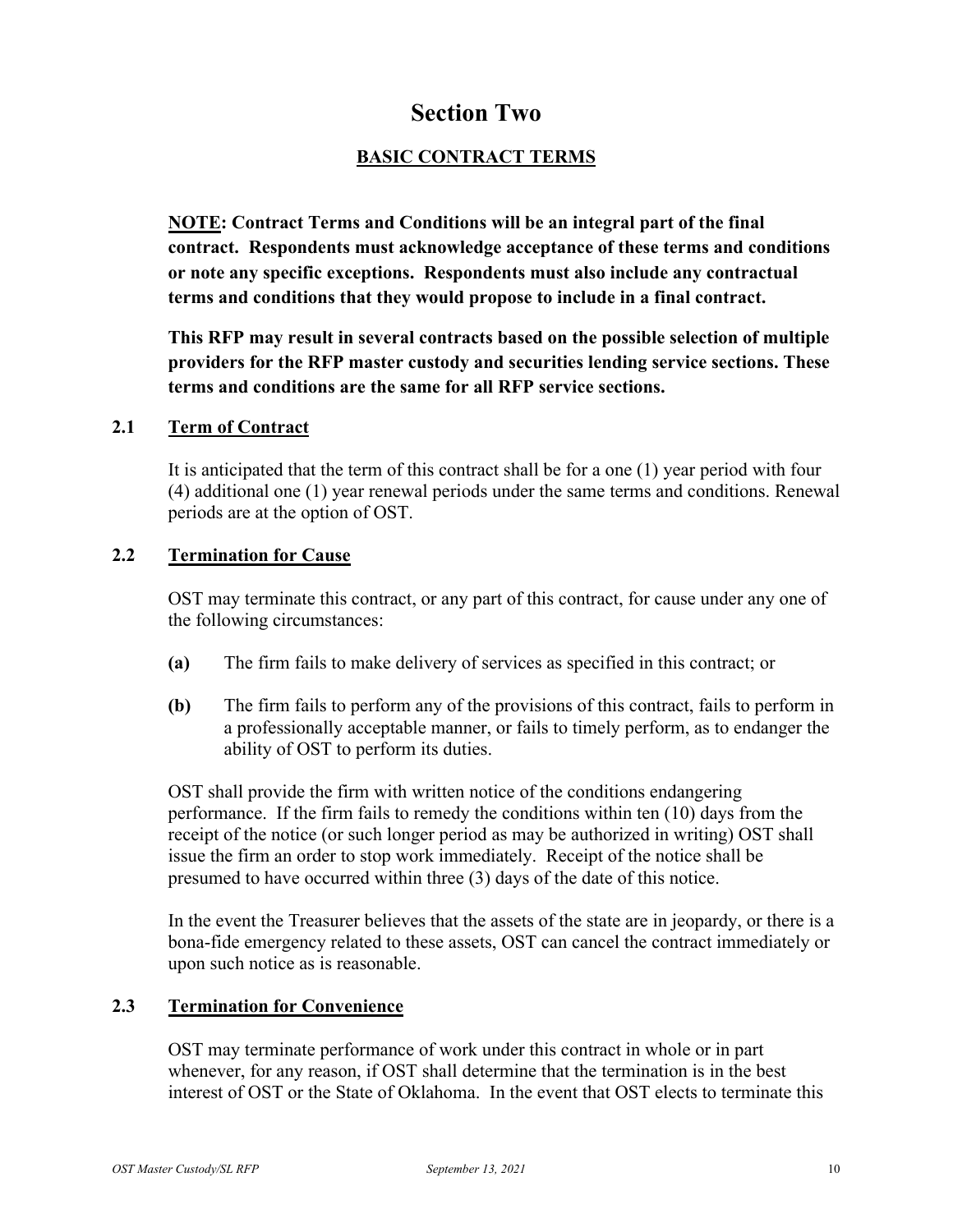contract pursuant to this provision, it shall provide the firm written notice at least thirty (30) days prior to the termination date. The termination shall be effective as of the date specified in the notice. The firm shall continue to perform any part of the work that may not have been terminated by the notice. In the event termination occurs under this provision such shall be without liability to OST, the State of Oklahoma and any officer and employee thereof.

#### **2.4 Notices**

All notices, demands, requests, approvals, reports, instructions, consents or other communications (collectively "notices") which may be required or desired to be given by either party to the other after the effective date of the contract shall be in writing and shall be made by personal delivery or sent by United States certified mail, postage prepaid, return receipt requested or by overnight delivery, prepaid, addressed as follows:

State Treasurer Randy McDaniel Office of State Treasurer 2300 North Lincoln Blvd., Room 217 Oklahoma City, OK 73105-4895

or to any other persons or addresses as may be designated by notice from one party to the other.

#### **2.5 Rights and Remedies**

If this contract is terminated, OST, in addition to any other rights provided for in this contract, may require the firm to transfer title and deliver to OST in the manner and to the extent directed, any material or work product generated under this contract. OST shall be obligated only for those services, materials and work product rendered and accepted prior to the date of termination.

If it is determined, after notice of termination for cause, that the firm's failure was due to causes beyond the control of or negligence of the firm, the termination shall be a termination in the best interest of OST.

In event of termination, the firm shall receive payment pro rated for that portion of the contract period services were provided to and were accepted by OST subject to any offset by OST for actual damages.

The rights and remedies of OST provided for in this contract shall not be exclusive and are in addition to any other rights and remedies provided by law.

#### **2.6 Force Majeure**

The firm shall not be liable if the failure to perform this contract arises out of acts of nature, fire, quarantine or strikes other than by the firm's employees.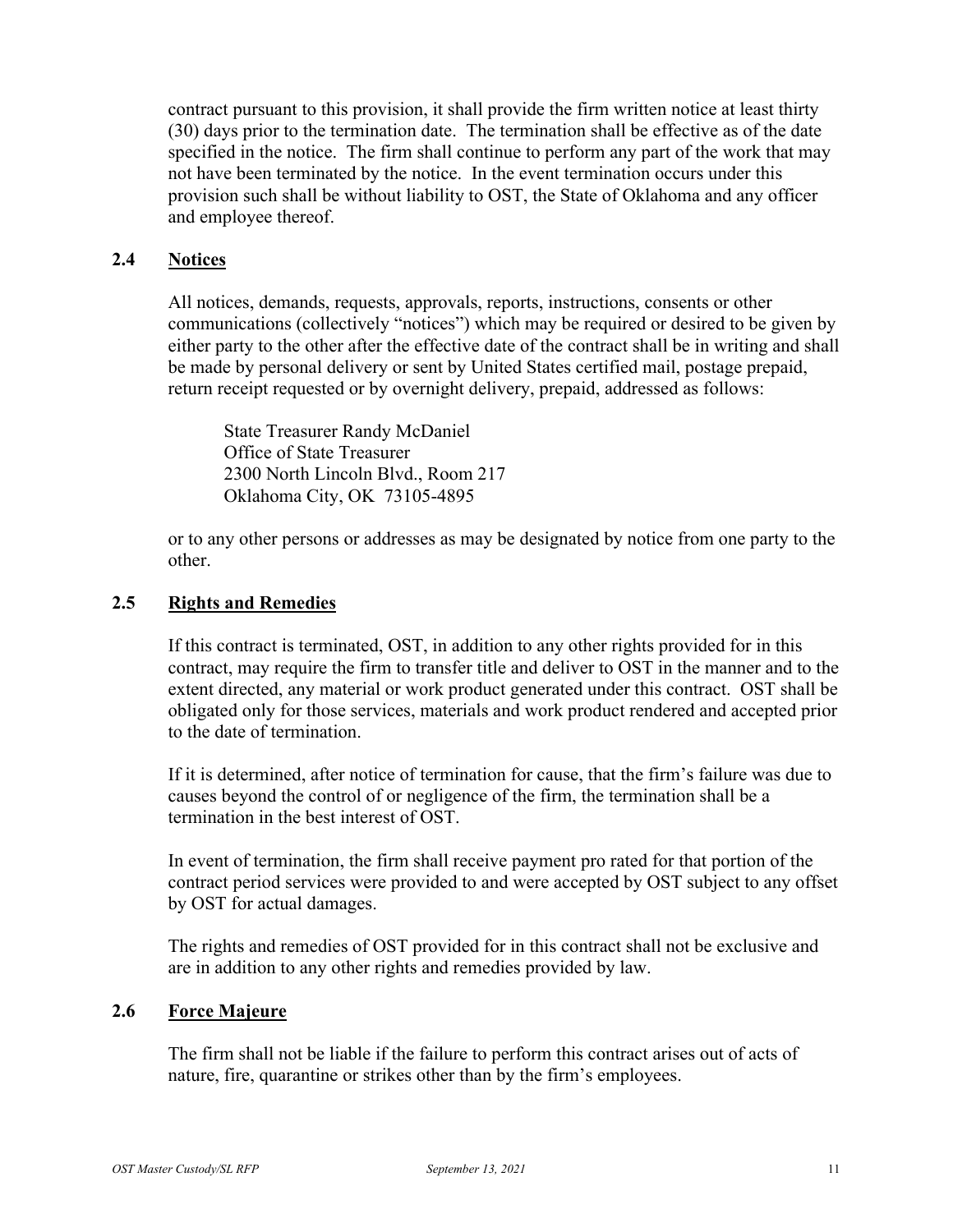#### **2.7 Waiver**

Waiver by OST of any breach of any provision in this contract shall not be a waiver of any prior or subsequent breach. Any waiver shall be in writing and any forbearance or indulgence in any other form or manner by OST shall not constitute a waiver.

#### **2.8 Ownership**

All data, forms, procedures, software, manuals, system descriptions and work flows developed or accumulated by the firm specifically to perform under this contract shall be owned by OST. The firm may not release any of such materials without the written approval of OST. OST must be given reasonable access to all such work product or data compiled by the Firm in performance of this contract.

#### **2.9 Independent Contractor**

Both parties, in the performance of this contract, shall be acting in their individual capacity and not as agents, employees, partners in a joint venture or associates of one another. The employees or agents of one party shall not be construed to be the employees or agents of the other party for any purpose. However, this shall not prevent a joint proposal submitted by more than one financial institution, if the relationship is disclosed in the proposal and accepted by OST.

The firm accepts full responsibility for payment of unemployment insurance, workers compensation and social security as well as all income tax deductions and any other taxes or payroll deductions required by law for its employees engaged in work authorized by this contract.

#### **2.10 Staff Qualifications**

The firm shall warrant that all persons assigned by it to the performance of this contract shall be employees of the firm (or specified subcontractor) and shall be fully qualified to perform the work required. The firm shall include a similar provision in any contract with any subcontractor selected to perform work under this contract.

Failure of the firm to provide qualified staffing at the level required by the proposal specifications may result in termination of this contract for cause.

#### **2.11 Conflict of Interest**

The firm shall not knowingly employ, during the period of this contract or any extensions to it, any professional personnel who are also in the employ of OST or the State of Oklahoma and who are providing services related to this contract or services similar in nature to the scope of this contract with OST. Furthermore, the firm shall not knowingly employ, during the period of this contract or any extensions to it, any state employee who has participated in the drafting of this request for proposals or evaluation of the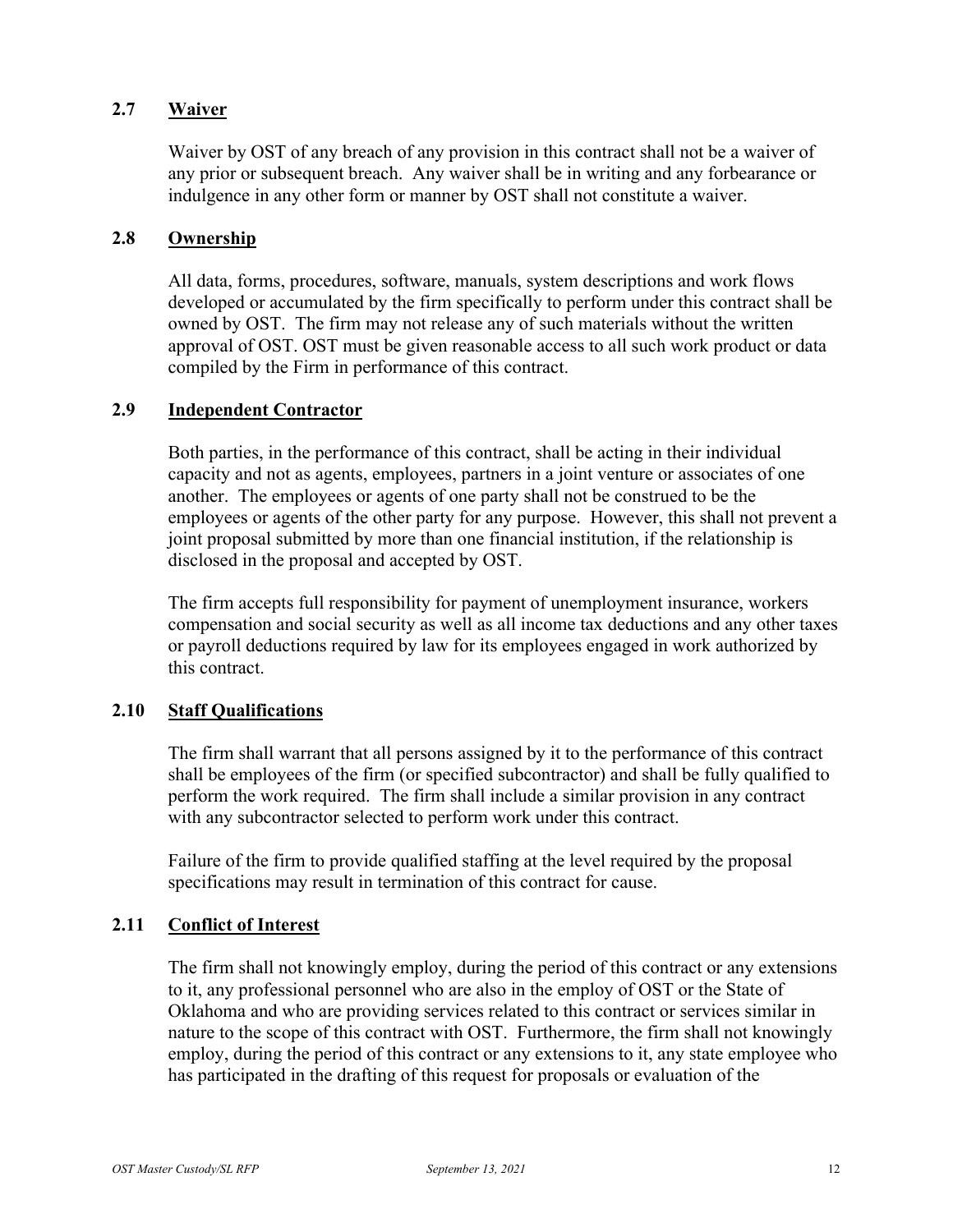proposals, until at least one year after such person's termination of employment with OST or the State of Oklahoma.

The firm shall disclose any apparent or potential conflict of interest or affirm that it has none. The firm shall have no interest, direct or indirect, that could be perceived to conflict in any manner or degree with the performance of services required under this contract. The firm shall not engage in any conduct that violates or induces others to violate provisions in the Oklahoma Statutes regarding the conduct of public employees.

#### **2.12 Confidentiality**

The firm may have access to private or confidential data maintained by OST to the extent necessary to carry out its responsibilities under this contract. The firm must comply with the Oklahoma Open Records Act, as directed by OST.

No private or confidential data collected, maintained or used in the course of performance of this contract shall be disseminated by the firm except as required by statute or order of a court of competent jurisdiction, either during the period of the contract or thereafter. The firm must agree to return any and all data furnished by OST promptly at the request of OST in whatever form it is maintained by the firm. On the termination or expiration of this contract, the firm will not use any such data or any material derived from the data for any purpose and where so instructed by OST, will destroy or render it unreadable.

#### **2.13 Nondiscrimination, Workplace Safety and Environmental Protection**

The firm agrees to abide by all state, federal and local laws, rules and regulations prohibiting discrimination in employment, controlling workplace safety, and protection of the environment. The firm shall report any violations to the applicable government agency. Any violation of applicable laws, rules and regulations may result in termination of this contract.

#### **2.14 Hold Harmless**

The firm shall hold harmless and indemnify OST against any and all liability and claims for injury to or death of any persons; liability and claims for loss or damage to any property; liability and claims for infringement of any copyright or patent occurring in connection with or in any way incidental to or arising out of the occupancy, use, service, operations or performance of work under this contract; and any other liability and claims made against OST resulting from the operation or performance of work under this contract.

OST shall not be precluded from receiving the benefits of any insurance the firm may carry which provides for indemnification for any loss or damage to property in the firm's custody and control, where such loss or destruction is to state property. The firm shall do nothing to prejudice OST's right to recover against third parties for any loss, destruction or damage to state property.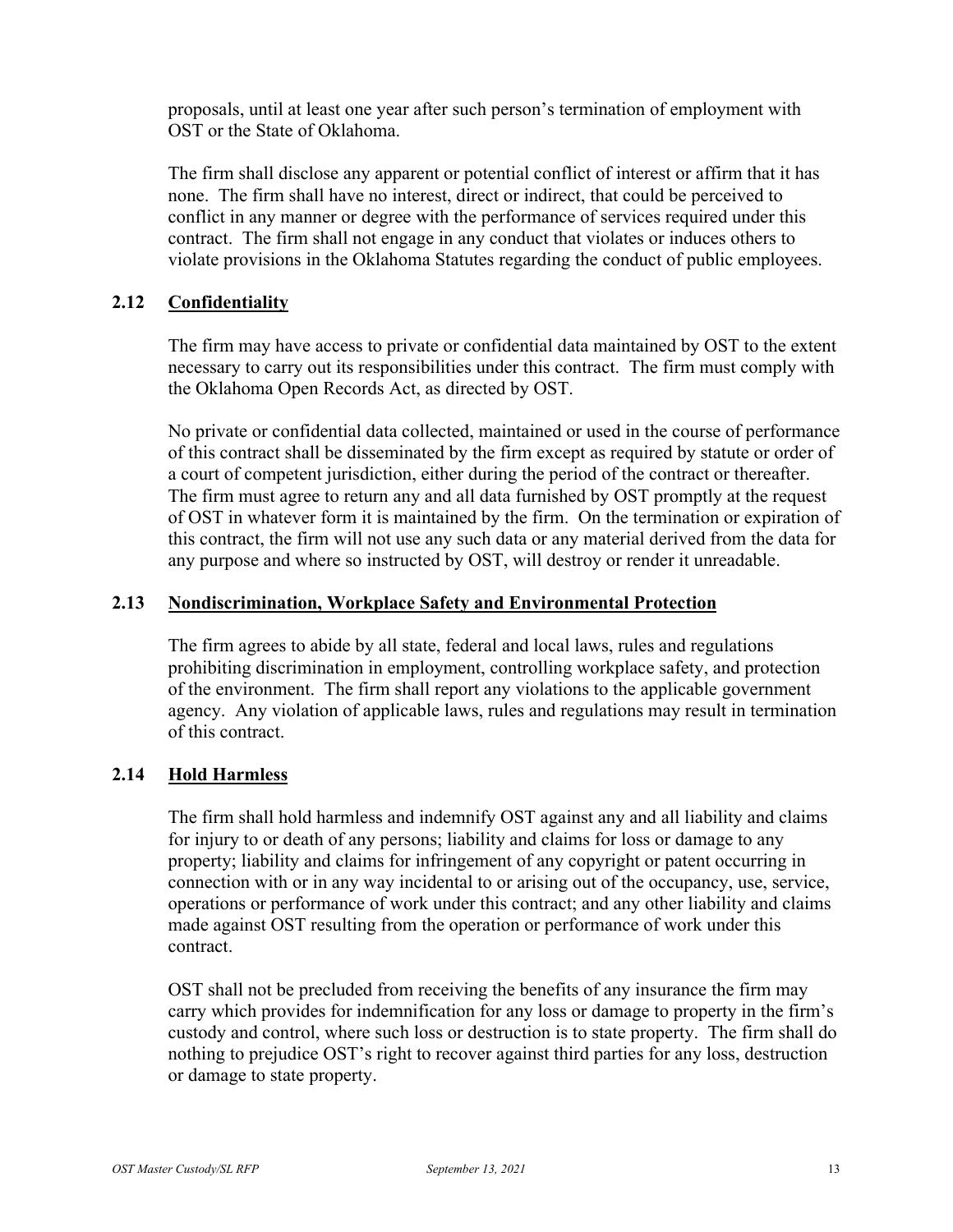#### **2.15 Terms Proposed by Bank**

OST acknowledges that Banks are subject to federal regulations and must comply with applicable regulations when providing services under a contract issued in connection with this RFP. To the extent permitted by Oklahoma law, OST may agree to accept or negotiate additional terms and conditions proposed by Bank for the purpose of addressing the applicable regulatory requirements.

Banks responding to this RFP are advised that OST is subject to, and must comply with Oklahoma law regarding awarding, executing and negotiating terms of a contract with any Bank. OST is prohibited from including certain types of terms and conditions in the contract resulting from this RFP. A Proposal that includes additional contract terms that are inconsistent with or violate Oklahoma law may be rejected, in whole or in part, by OST.

By way of example only, and not for the purpose of providing an all-inclusive list, the following types of clauses have been determined to violate Oklahoma law and will not be included in the final terms of a contract issued by this RFP:

- **(a)** Any clauses that require OST or the State of Oklahoma to indemnify Bank for its own actions;
- **(b)** Any clauses that require OST or the State of Oklahoma to indemnify Bank for actions of or claims by third parties;
- **(c)** Any clauses that require OST or the State of Oklahoma to limit the liability of Bank for its own gross negligence, fraud, or intentional wrongful acts;
- **(d)** Any clauses that would require OST to get permission to select counsel to initiate or defend litigation involving the contract or OST, settle a dispute involving or against OST, or waive trial rights in connection with litigation, including but not limited to the right to a jury trial;
- **(e)** Any confidentiality or other clauses that would interfere with OST's ability to appropriately respond to an Open Records Request made pursuant to the Oklahoma Open Record's Act, 51 O.S. § 24A.1 et seq.

Banks responding to this RFP should be advised that OST may only negotiate terms and conditions permitted by Oklahoma law.

#### **2.16 Care of State Property**

The firm shall be responsible for the proper care and custody of any personal property owned by OST and furnished to the firm in connection with the performance of this contract, and the firm will reimburse OST for such property loss or damage caused by firm.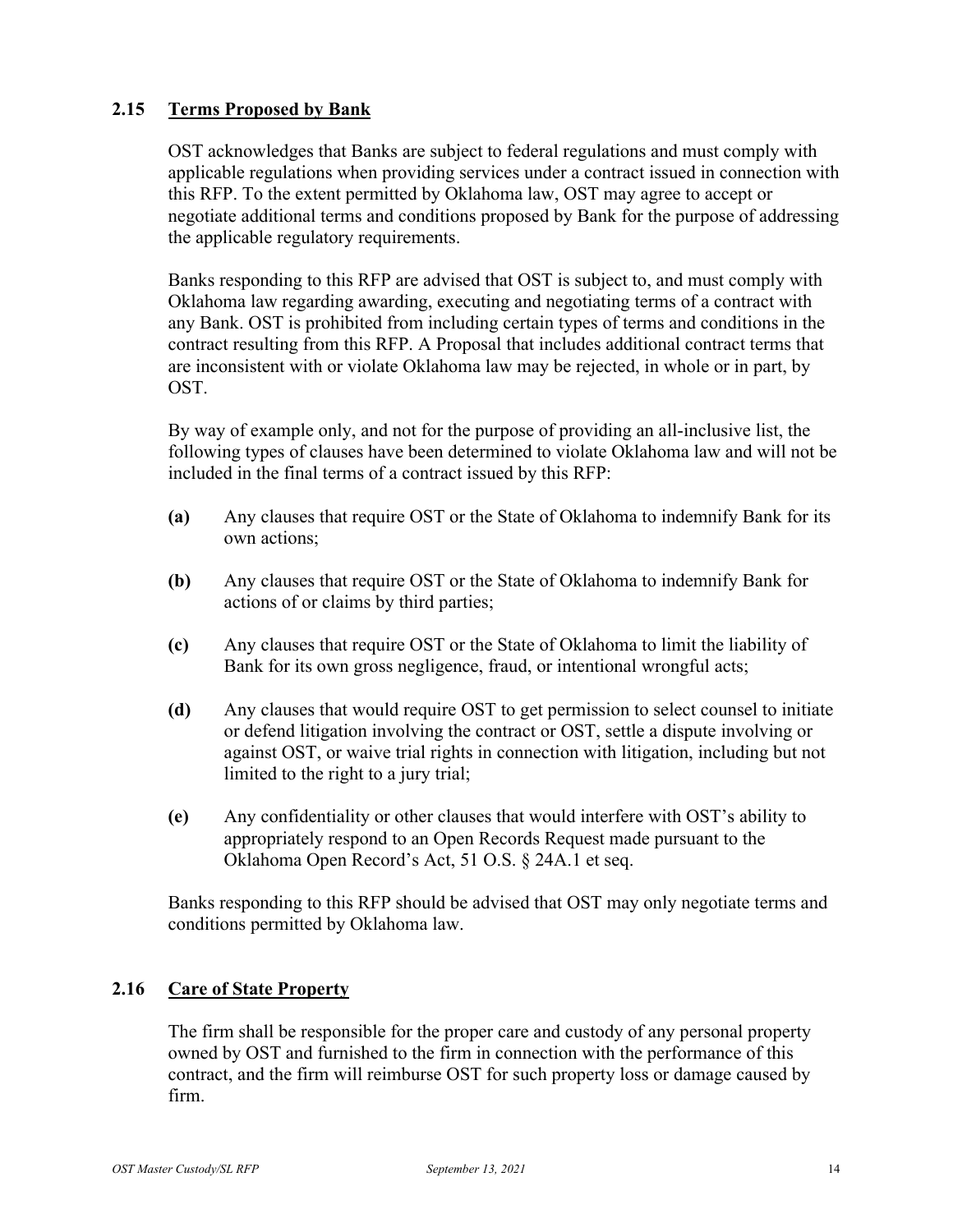#### **2.17 Prohibition of Gratuities**

Neither the firm nor any person, firm or corporation employed by the firm in the performance of their contract shall offer or give any gift, money or anything of value or any promise for future reward or compensation to any OST or state employee at any time.

#### **2.18 Retention of Records**

Unless OST specifies in writing a shorter period of time, the firm agrees to preserve and make available all of its books, documents, papers, records and other evidence involving transactions related to this contract for a period of at least five (5) years from the date of the expiration or termination of this contract.

Matters involving litigation shall be kept for one (1) year following the termination of litigation, including all appeals.

The selected firm agrees that authorized federal and state representatives, including but not limited to personnel of OST; auditors acting on behalf of the State; and/or federal agencies shall have access to and the right to examine records during the contract period and during the five (5) year post-contract period. Delivery of and access to the records shall be at no cost to the State.

#### **2.19 Federal, State and Local Taxes-Contractor**

OST makes no representation as to the exemption from liability of the firm from any tax imposed by any governmental entity.

#### **2.20 Modification**

This contract shall be modified only by the written agreement of the parties. No alteration or variation of the terms and conditions of the contract shall be valid unless made in writing and signed by the parties. Every amendment shall specify the date on which its provisions shall be effective.

#### **2.21 Assignment**

The firm shall not assign, convey, encumber, or otherwise transfer its rights or duties under this contract without the prior written consent of OST.

This contract may be terminated, at the option of OST in the event of its assignment, conveyance, encumbrance or other transfer by the firm without the prior written consent of OST.

#### **2.22 Third Party Beneficiaries**

Except as to OST, this contract shall not be construed as providing an enforceable right to any third party.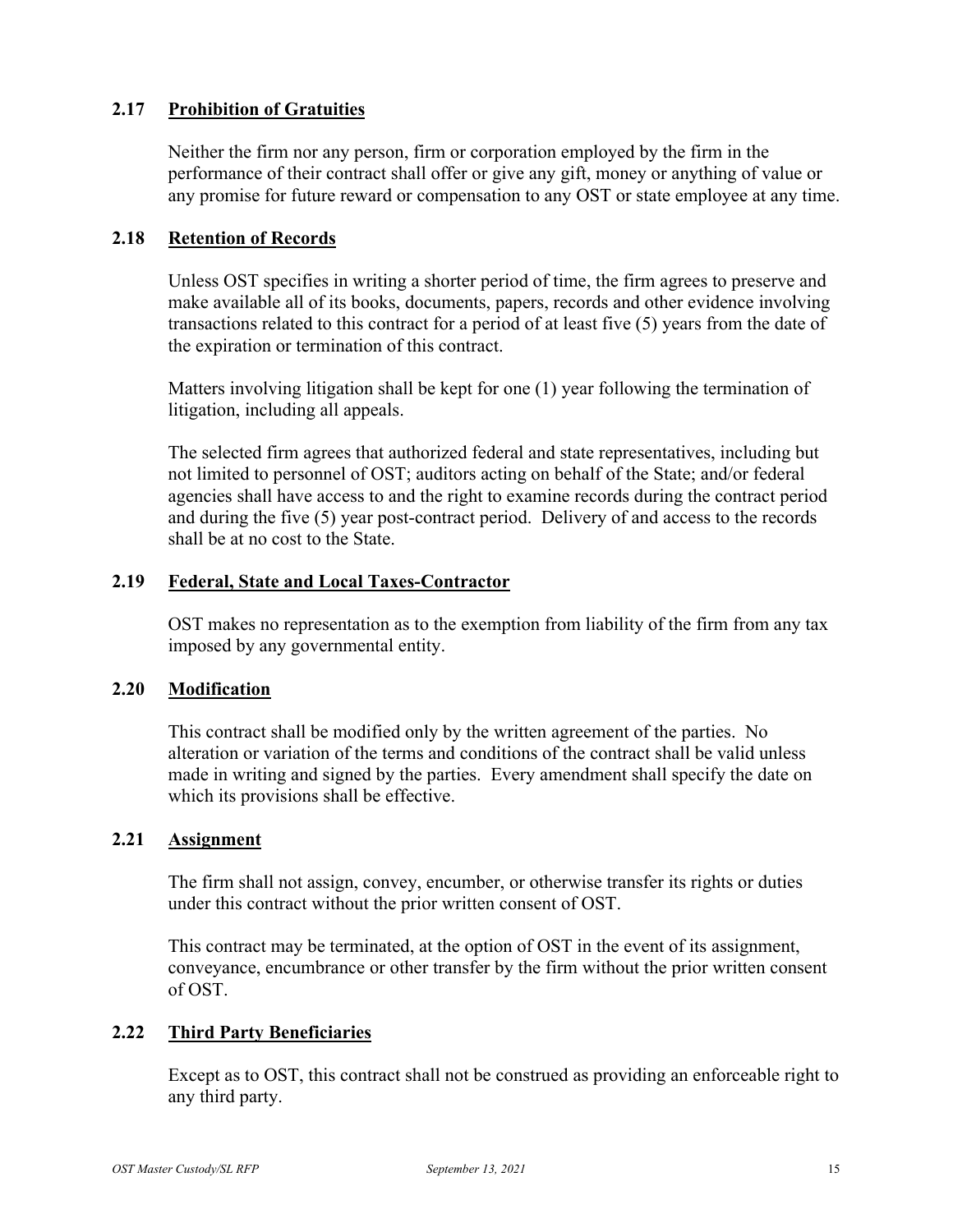#### **2.23 Non-Waiver of Defenses or State Jurisdiction**

The State of Oklahoma and its agencies, such as the Oklahoma State Treasurer's office, are constitutionally prohibited from entering into agreements which have the effect of waiving any defense in advance of litigation, limiting liability, or agreeing to indemnify a firm.

#### **2.24 Applicable Law**

The contract shall be governed by Oklahoma law without regard to principles of conflicts of law. Venue of any action arising from or under the contract shall be in the state or federal courts located in Oklahoma City, Oklahoma. The Treasurer's Office is not allowed to sign any agreement governed by a law other than Oklahoma law.

#### **2.25 Compensation if Terminated for Convenience**

Firms who are proposing to provide both master custody and security lending services should address in their proposal and bid sheet how they expect to be compensated if a decision is made to terminate for convenience only one of the services provided.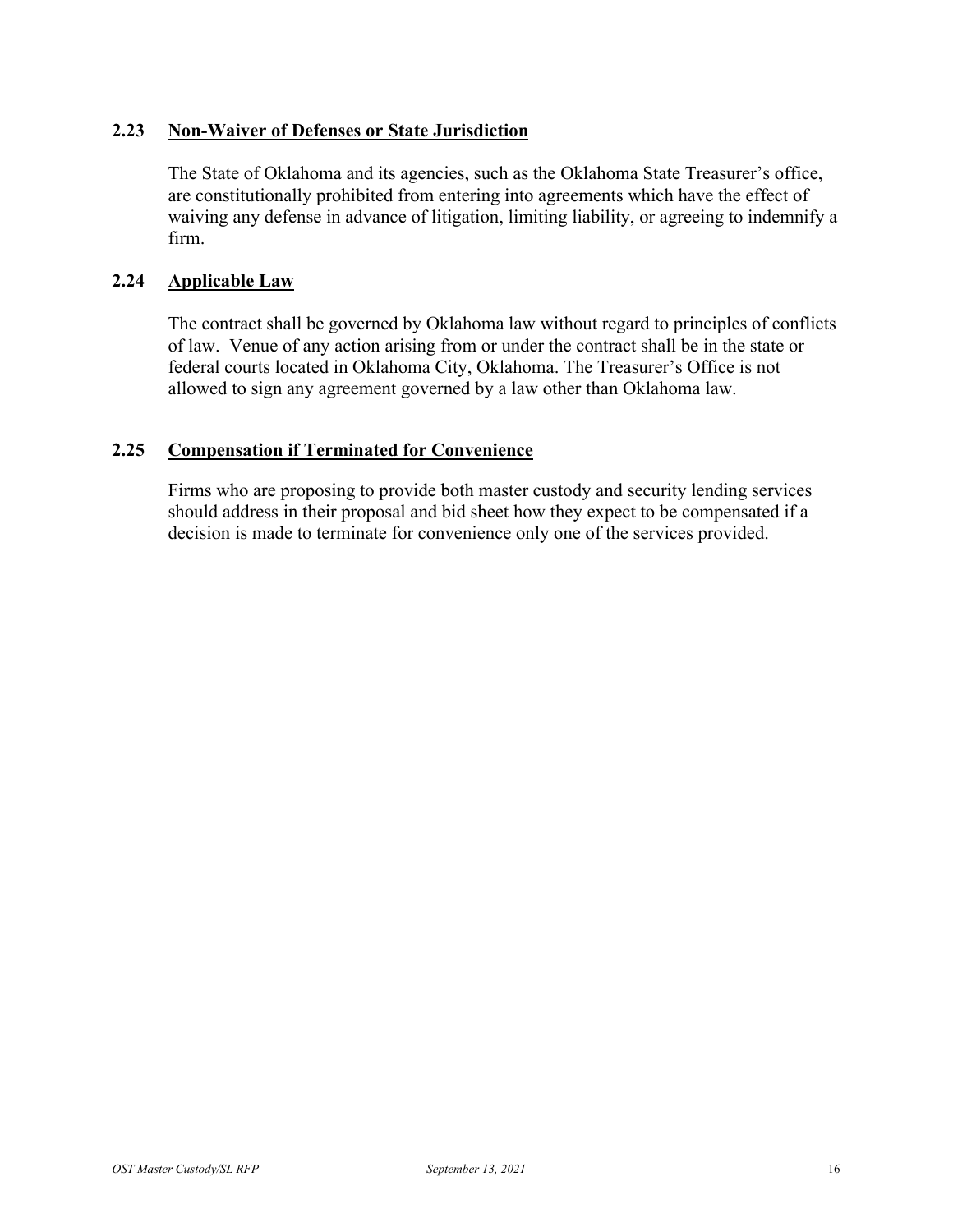## **Section Three**

#### **ORGANIZATION, BACKGROUND AND PERSONNEL**

- <span id="page-16-0"></span>**3.1** Describe the background and ownership of the firm. Describe any material changes that have occurred in the past five (5) years. In your response, please discuss the following:
	- **(a)** Year firm was formed.
	- **(b)** The ownership structure. Indicate entities that have an ownership stake of greater than 5% in the firm (name and percentage).
	- **(c)** Affiliated companies or joint ventures.
	- **(d)** Recent or planned changes to the ownership or organization structure.
	- **(e)** Importance of master custody and/or securities lending to your (and your parent's, if applicable) overall business strategy.
	- **(f)** Percentage of the firm's and parent firm's revenues attributable to master custody and/or securities lending activities in each of the last three (3) calendar years.
- **3.2** Provide one organization chart showing the operating interrelationships and authority within the master custodial service unit and within the organization. Provide another organization chart showing the operating interrelationships and authority within the securities lending group and within the organization.
- **3.3** Discuss the financial stability of your firm. Does your firm have in excess of \$500 million in assets? Provide the primary capital to assets and return on assets for the past five (5) years for periods ending December 31. Please list your S&P and/or Moody's rating of your commercial paper (if applicable), and ratings on long term debt. Please list all rating changes for the past five (5) years. Please comment on the firm's credit quality and overall financial strength.
- **3.4** How many accounts does your typical account administration/team manage? How do you determine the number of accounts assigned to each? How many accounts are assigned to the account administrator who would be assigned to OST's account and what are the total assets under administration for this person? Please address both the master custody and securities lending service areas in your response.

How do you propose to coordinate the delivery of service with staff located in different time zones and geographic locations? Where will OST's service team be located? During what hours will client service teams be available?

Describe how your client service team will respond to client inquiries, including first point of contact, inquiry routing/tracking, and resolution.

**3.5** Provide the following information about insurance coverage relevant to the department handling master custody functions and/or securities lending. Include insurance coverage with respect to any acts or omissions of directors, officers and other personnel resulting in loss of funds. Please indicate the type and amount. Add additional lines if necessary.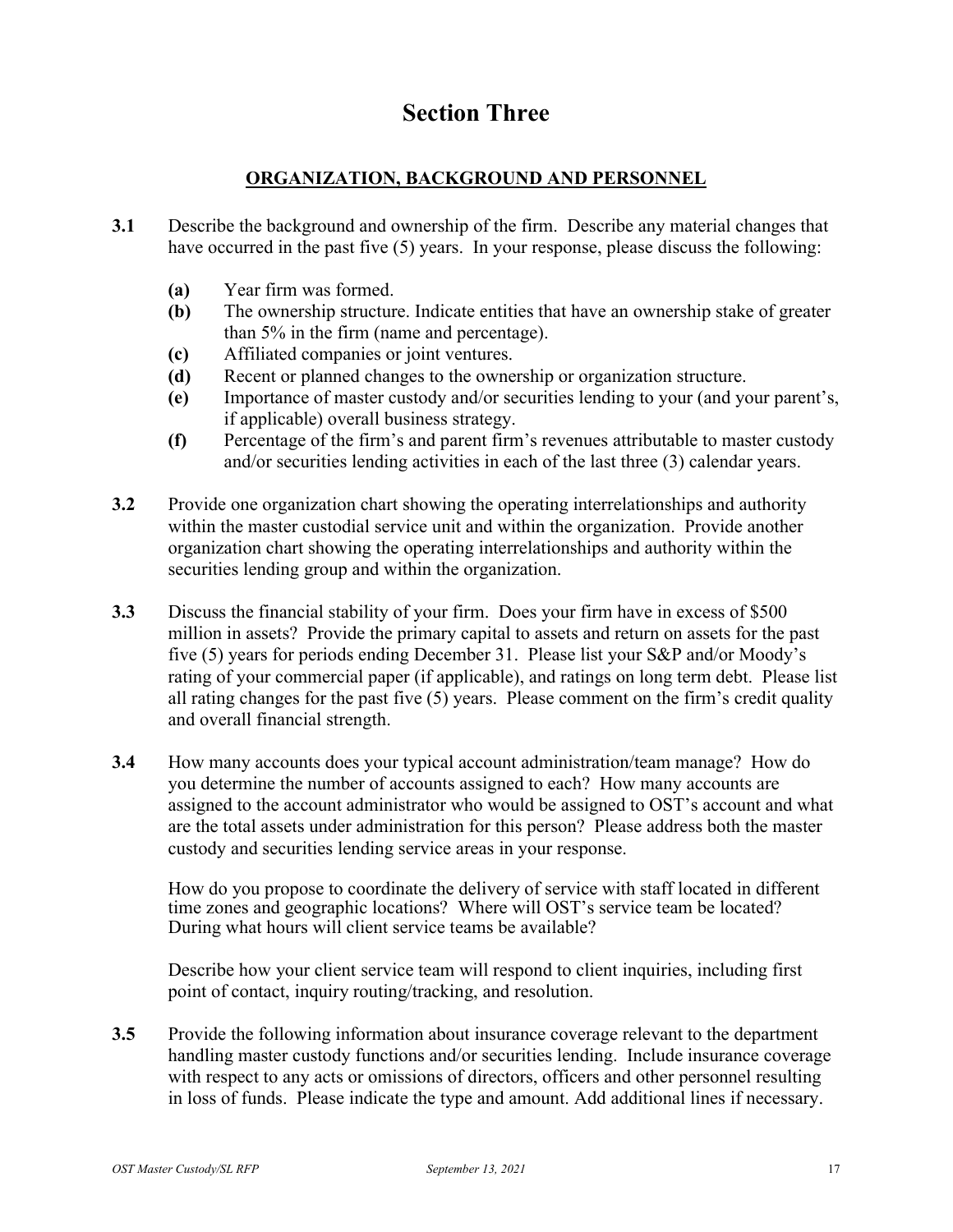| Type of<br>Policy | Policy | Policy     | Limit Per | Underwriters $(s)$ | Expiration |
|-------------------|--------|------------|-----------|--------------------|------------|
|                   | Limit  | Deductible | Claim     |                    | Date       |
|                   |        |            |           |                    |            |
|                   |        |            |           |                    |            |
|                   |        |            |           |                    |            |
|                   |        |            |           |                    |            |
|                   |        |            |           |                    |            |

- **3.6** Over the past five (5) years, has your firm or any officer or principal been involved in any business litigation, legal proceedings, or regulatory actions or investigations? If so, provide a brief explanation and indicate the current status.
- **3.7** Describe your plan for providing this client with initial training and ongoing training for your online accounting and reporting systems and other tools. How often do you typically conduct training sessions with clients like OST? Describe what type of educational sessions, user conferences, publications or other means for keeping clients fully educated and for providing a forum for new ideas and needs you provide to clients. Describe your approach to client servicing and product familiarization.
- **3.8** Do you have a plan/arrangements in place for an alternative work site should your facilities become inoperative because of fire, earthquake, terrorist attacks, etc.? Briefly describe your emergency and disaster recovery plans.
- **3.9** Please provide five (5) references that meet the following criteria:
	- **(a)** Public funds customers of one (1) year or more.
	- **(b)** Please give preference to customers with portfolios similar to OST's and currently work with the proposed client service.
	- **(c)** In addition to the five (5) required above, please include contacts from any accounts which were terminated or not renewed in the last two (2) years.
	- **(d)** Any firm contemplating using a third party subcontracting arrangement should supply references that utilize arrangements and identify the structure of the relationship for each reference.

Please provide the name, title, e-mail address and telephone number of reference contacts. If you cannot meet the criteria listed above, please explain why.

- **3.10** How do you rate in the following 2021 industry surveys? Provide ranking for each survey below.
	- **(a)** Global Investor Global/ISF Global Custody Survey
	- **(b)** R&M Investor Services Survey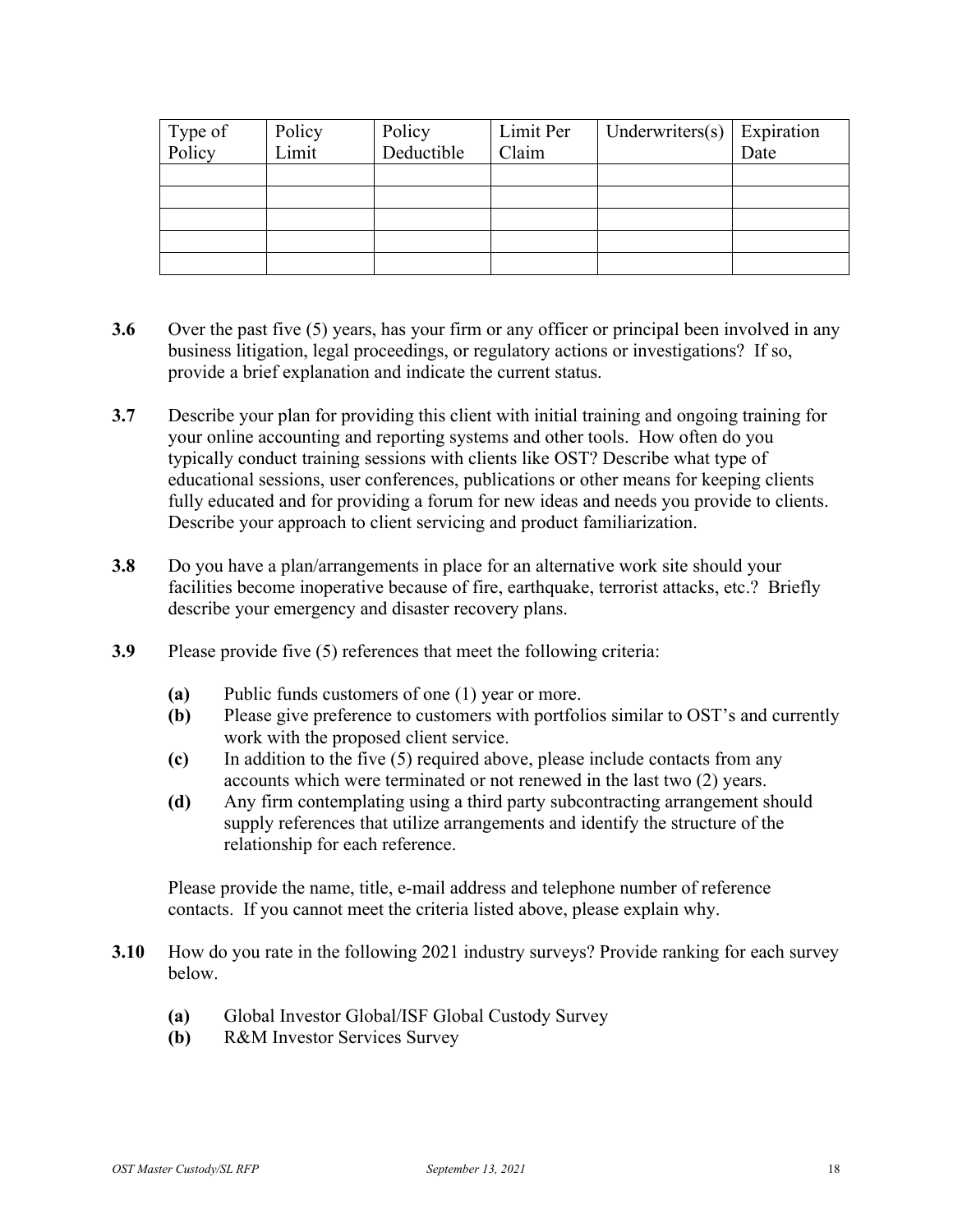## **Section Four**

#### **ACCOUNTING/REPORTING**

- <span id="page-18-0"></span>**4.1** Provide a complete description of your accounting system including, but not limited to:
	- **(a)** Processing cycles (cut-offs, etc.)
	- **(b)** Reconciliation reports and processes
	- **(c)** Interfaces with securities movement
- **4.2** Discuss your online reporting information and information export capabilities for the master custody and/or securities lending program. Provide a list of standard accounting reports you offer. Include as an Exhibit.
	- **(a)** What information is updated for download on a daily basis? (Holdings in cash collateral, investment account, securities on loan, loans outstanding, days out of loan, term or open trades, borrowers for each block of securities lent, collateral portfolio details, collateralization levels, earnings and other weekly and monthly reporting requirements, etc.) How often is the information updated?
	- **(b)** Describe any unique features of your standard reporting package.
	- **(c)** What steps are taken to ensure accuracy of the reports?
	- **(d)** Are reports audited before being available to clients?
	- **(e)** How soon after month end are audited reports available?
	- **(f)** Do you offer a free rebate for late or inaccurate reports?
	- **(g)** What standard reports are available on-line? How current is on-line information? Are pending transactions reported?
	- **(h)** Discuss training of client personnel in the use of the online system. Is a help line available for the online system?
	- **(i)** Describe custom reporting flexibility and limitations. Can standard and custom reports and data be exported?
	- **(j)** Which reports are not available online? List the available formats for export.
- **4.3** What reporting is provided to assist in satisfying GASB 28 requirements? Please provide examples.
- **4.4** What reporting is provided to assist in satisfying GASB 40 requirements? Provide a sample of your GASB 40 report as an Exhibit.
- **4.5** Describe your online reporting systems, including the breadth of information available besides accounting and reporting information.

Indicate whether these systems are available as a core component of your online reporting system, or whether separate systems, software, or logins are required. Also indicate the period of time for which detailed online reporting data is maintained and readily available to your clients.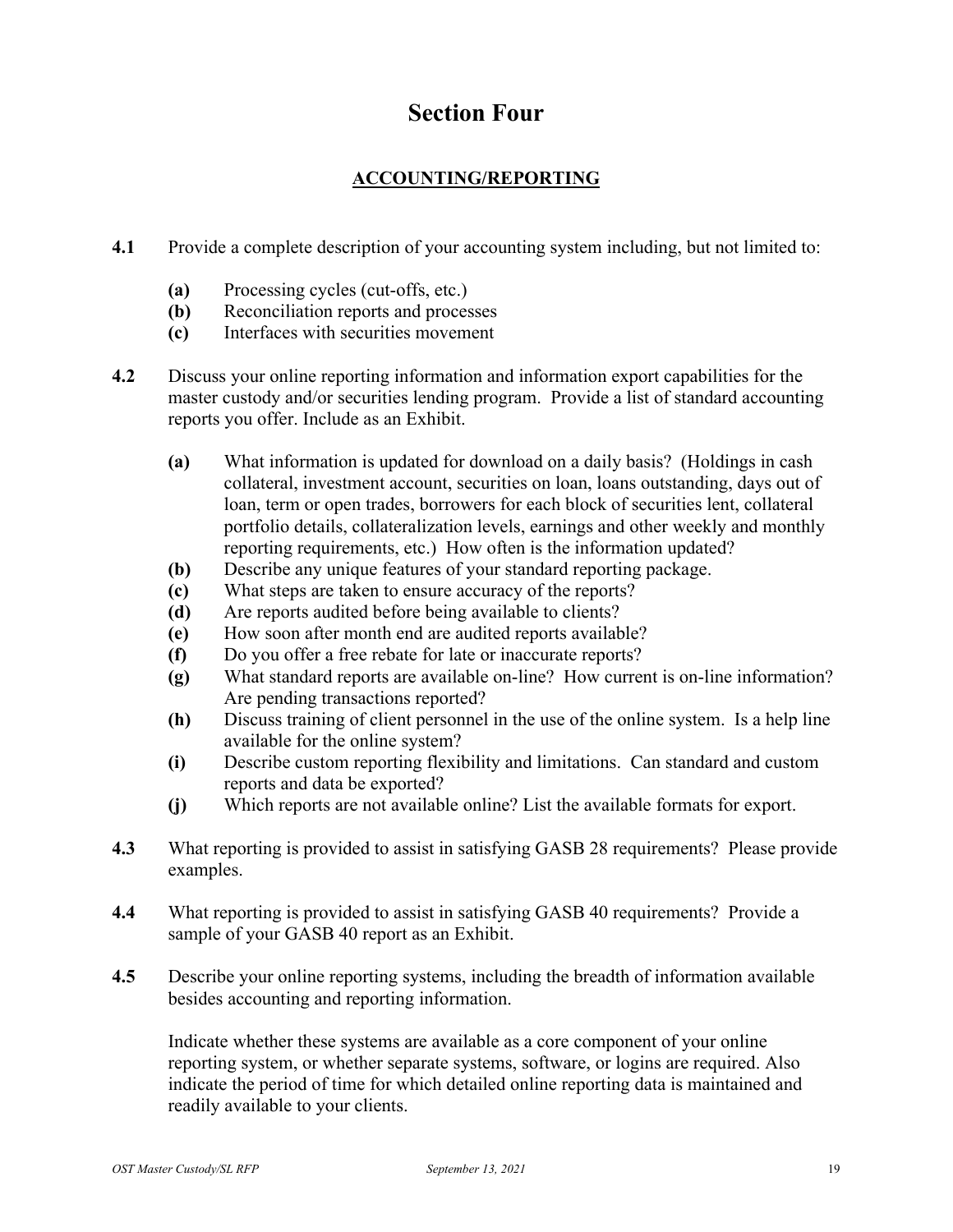|                           | Requires separate<br>system/software/login? | Online data retention<br>period |
|---------------------------|---------------------------------------------|---------------------------------|
| Accounting                |                                             |                                 |
| Performance               |                                             |                                 |
| Compliance                |                                             |                                 |
| <b>Securities Lending</b> |                                             |                                 |
| Custody/Settlement        |                                             |                                 |
| Other (describe)          |                                             |                                 |

- **4.6** Describe your policies for producing customized reports for clients, including circumstances under which you would charge additional fees to the client.
- **4.7** Does your system report or accommodate trade date, contractual settlement date, cash basis accounting or a combination? What other methodologies are available?
- **4.8** Can your system maintain the original face amount purchased and the book value at original cost? Also, does it maintain the current value at amortized/accreted cost, average cost, or some other cost based on an accepted costing method?
- **4.9** Highlight any potential asset classes or portfolios that you anticipate may require additional, non-standard month-end processing.
- **4.10** How soon after fiscal year-end will annual reporting be available?
- **4.11** Describe your policies and processes for pricing securities. What controls are in place to ensure the accuracy of pricing information for client accounts?
- **4.12** Describe your pricing protocols and procedures for illiquid and thinly traded securities.
- **4.13** Provide a description of your cash management capabilities, including a description of short-term investment fund (STIF) vehicles that would meet the investment guidelines in APPENDIX H for which this client would be eligible. This fund would only be used overnight, for occasions when cash was posted to accounts too late to transfer to OST. Include the following:
	- **(a)** Investment management fees
	- **(b)** Investment guidelines
	- **(c)** Fund market value as of 6/30/21
	- **(d)** Number of investors as of 6/30/21
	- **(e)** Daily sweep cut-off times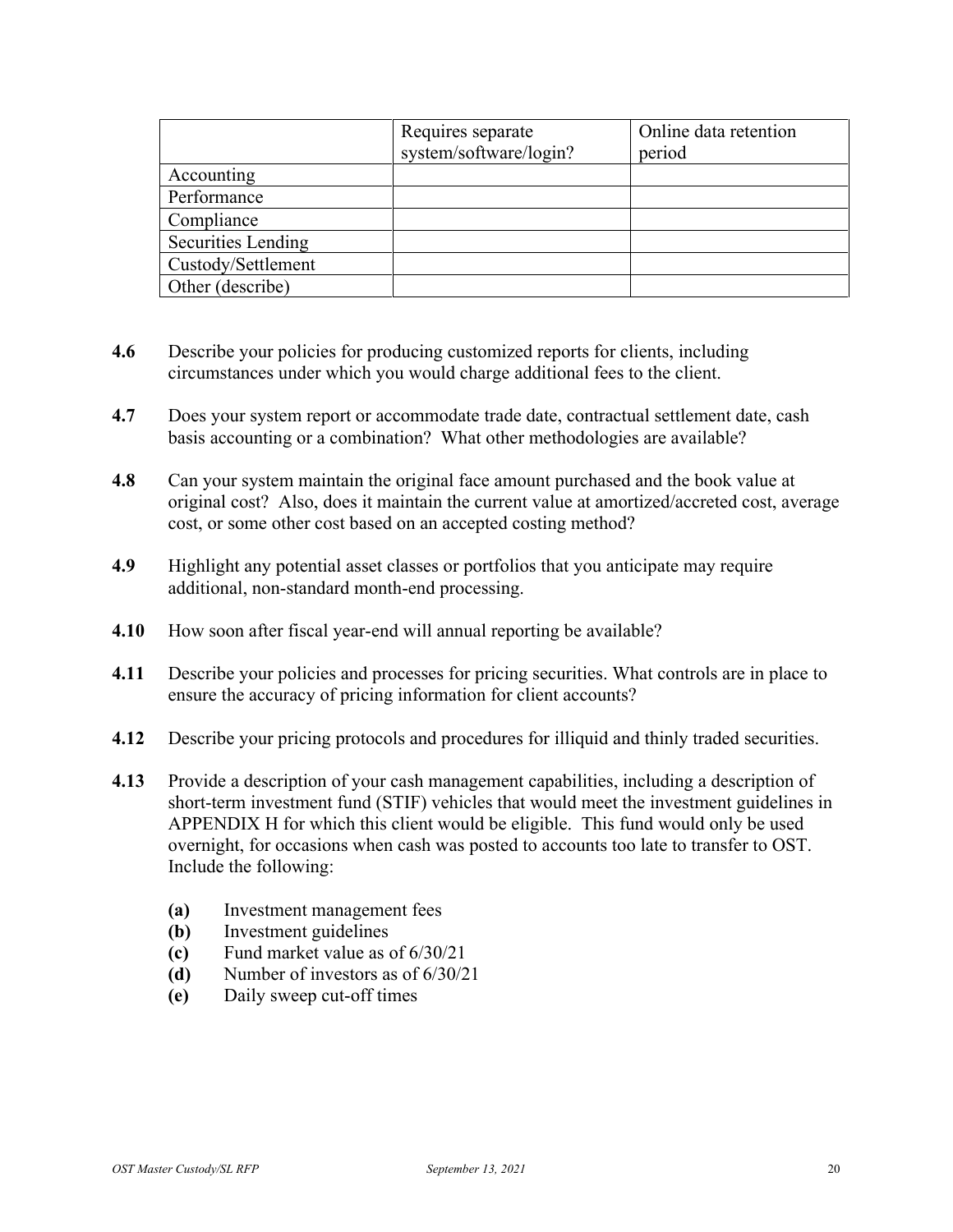## **Section Five**

#### **MASTER CUSTODY/SAFEKEEPING**

#### <span id="page-20-0"></span>**NOTE: If not bidding Master Custody Services, please disregard this section.**

- **5.1** Briefly describe your master custody service capabilities including those items which set you apart from your competition.
- **5.2** Identify and provide biographical information for key professionals in charge of master custody/safekeeping including the account administrator who would be assigned to this account. Include name, title, responsibilities, years' experience, and years with firm, degrees and/or professional designations.
- **5.3** How many professional staff are devoted exclusively to the delivery of master custody services? What structural approach is used in this area (i.e., account team, account administrator with support group, etc.)? Discuss causes and impacts of personnel turnover (departures, hiring or promotions) of the professional staff in the master custody/safekeeping group during the past three (3) years. Discuss your firm's transition plan for the sudden departure of key professionals in this area.
- **5.4** Do you have legal staff dedicated solely to master custody/safekeeping?
- **5.5** Describe your U.S. depository memberships and the services you use at these depositories. Describe your system for the registration and custody of assets.
- **5.6** Provide a flow chart showing the processes, systems, and functional groups involved.
	- **(a)** Describe your procedures and capabilities for settling and accounting for same day cash trades.
	- **(b)** Discuss your procedures for tracking failed trades and reporting failed trades to clients.
	- **(c)** Describe your procedure for ensuring that all interest and dividends are paid.
- **5.7** Are purchases and sale settlements made on an actual or contractual basis? If a contractual settlement approach is used, are there any stipulations or exceptions to this method?
- **5.8** What is the total of all assets held in custody? How many master custody clients does your firm service? What is the total market value of all master custody accounts? How many public fund master custody clients have you gained and lost in each of the past three (3) years? For each account lost, indicate the reason for termination.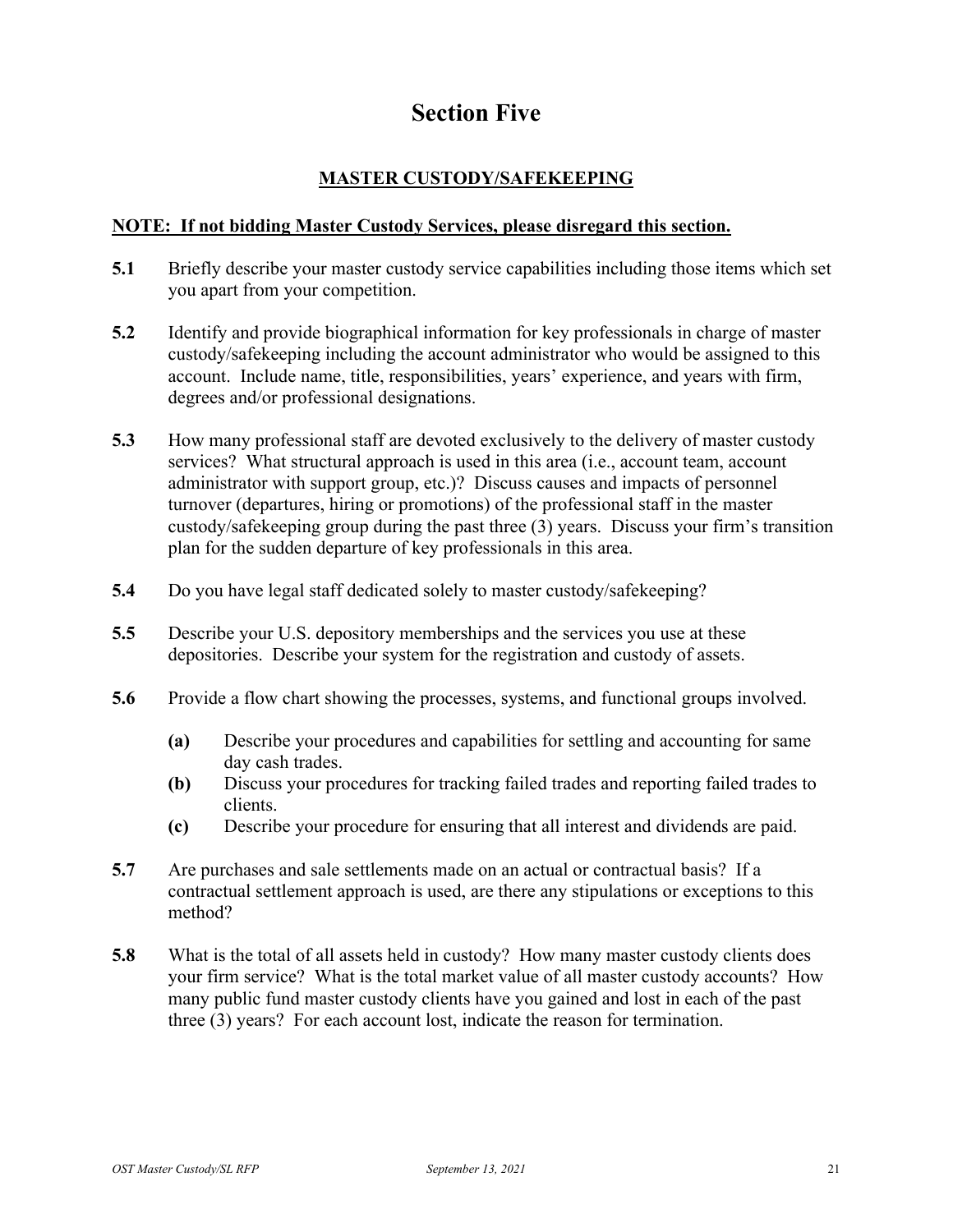| To 10 largest US public fund clients | <b>Market Value</b><br>(SMM) | Length of<br>Relationship |
|--------------------------------------|------------------------------|---------------------------|
| 1.                                   |                              |                           |
| 2.                                   |                              |                           |
| 3.                                   |                              |                           |
| 4                                    |                              |                           |
| 5.                                   |                              |                           |
| 6.                                   |                              |                           |
| 7.                                   |                              |                           |
| 8.                                   |                              |                           |
| 9.                                   |                              |                           |
| 10.                                  |                              |                           |

**5.9** Provide the following information about your public fund client base as of 12/31/20.

**5.10** Provide the number of institutional trust/custody accounts gained or lost as specified for the periods listed below. Report corresponding market values in U.S. \$ millions as of initiation date for accounts gained and as of termination date for accounts lost.

| <b>INSTITUTIONAL TRUST/CUSTODY CLIENTS</b> |                |                  |                |                  |  |  |
|--------------------------------------------|----------------|------------------|----------------|------------------|--|--|
|                                            | Gained         |                  | Lost           |                  |  |  |
| Year                                       | <b>Clients</b> | <b>Mkt Value</b> | <b>Clients</b> | <b>Mkt Value</b> |  |  |
| 2017                                       |                |                  |                |                  |  |  |
| 2018                                       |                |                  |                |                  |  |  |
| 2019                                       |                |                  |                |                  |  |  |
| 12/31/2020                                 |                |                  |                |                  |  |  |

- **5.11** How do you monitor legislative and/or regulatory changes affecting master custody administration? How are these changes communicated to clients?
- **5.12** List the firm's custodial relationship involving the State of Oklahoma, or any of its agencies or pension funds.
- **5.13** How much money (dollar amount) was spent on product development for master trust/custody during each of the past three (3) years? What is the targeted amount for this year?
- **5.14** How many people are assigned to product research and development? To whom do they report? Of the money reinvested in  $R \& D$ , what percent is dedicated to staff, online maintenance and upgrades, and systems?
- **5.15** What percent of total annual revenues and profits does the Master Trust/Master Custody division represent? Show this information for the past five (5) years.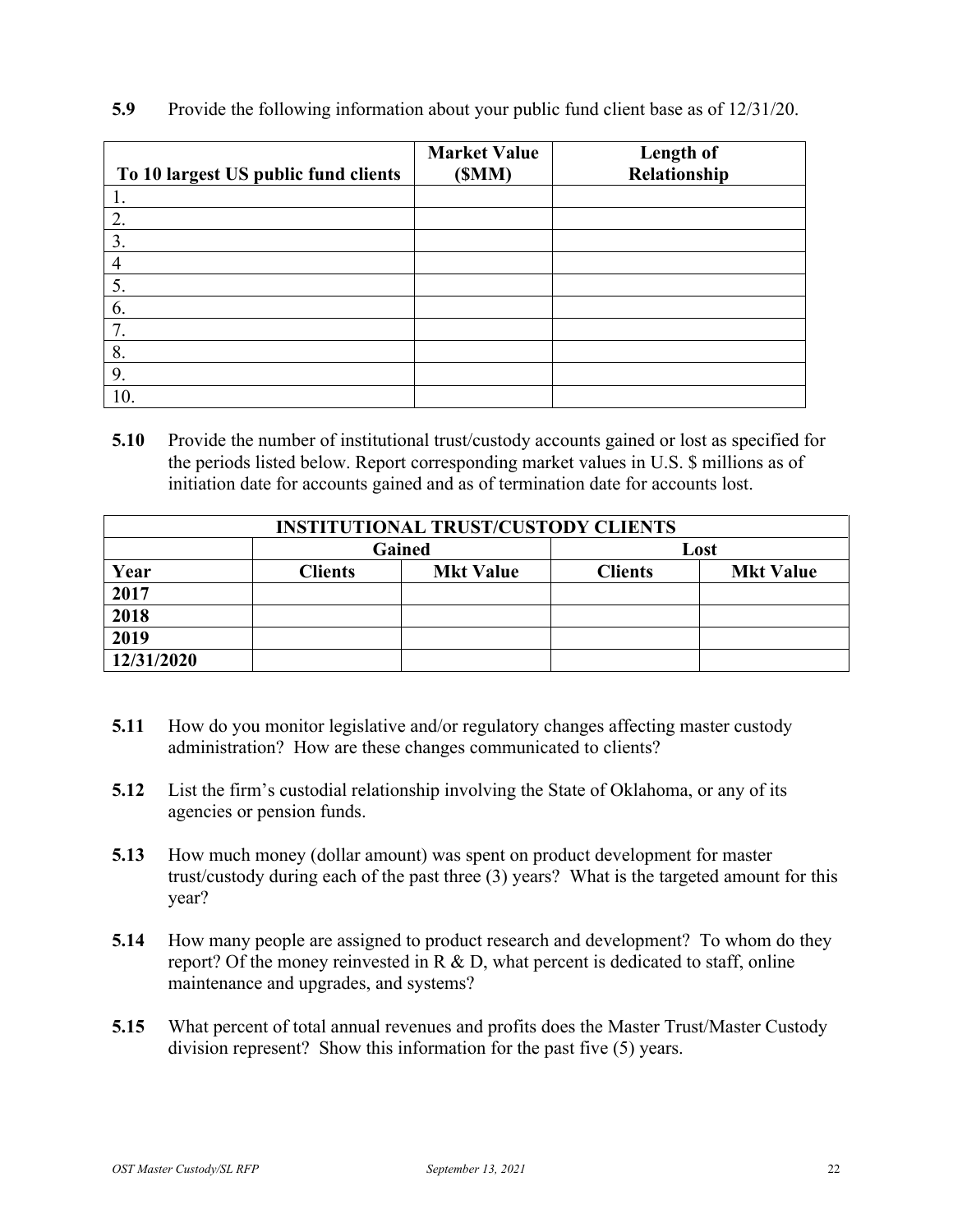- **5.16** What is the institutional custody department's plan for growth in staff and clients?
- **5.17** What is the institutional custody department's plan for product development?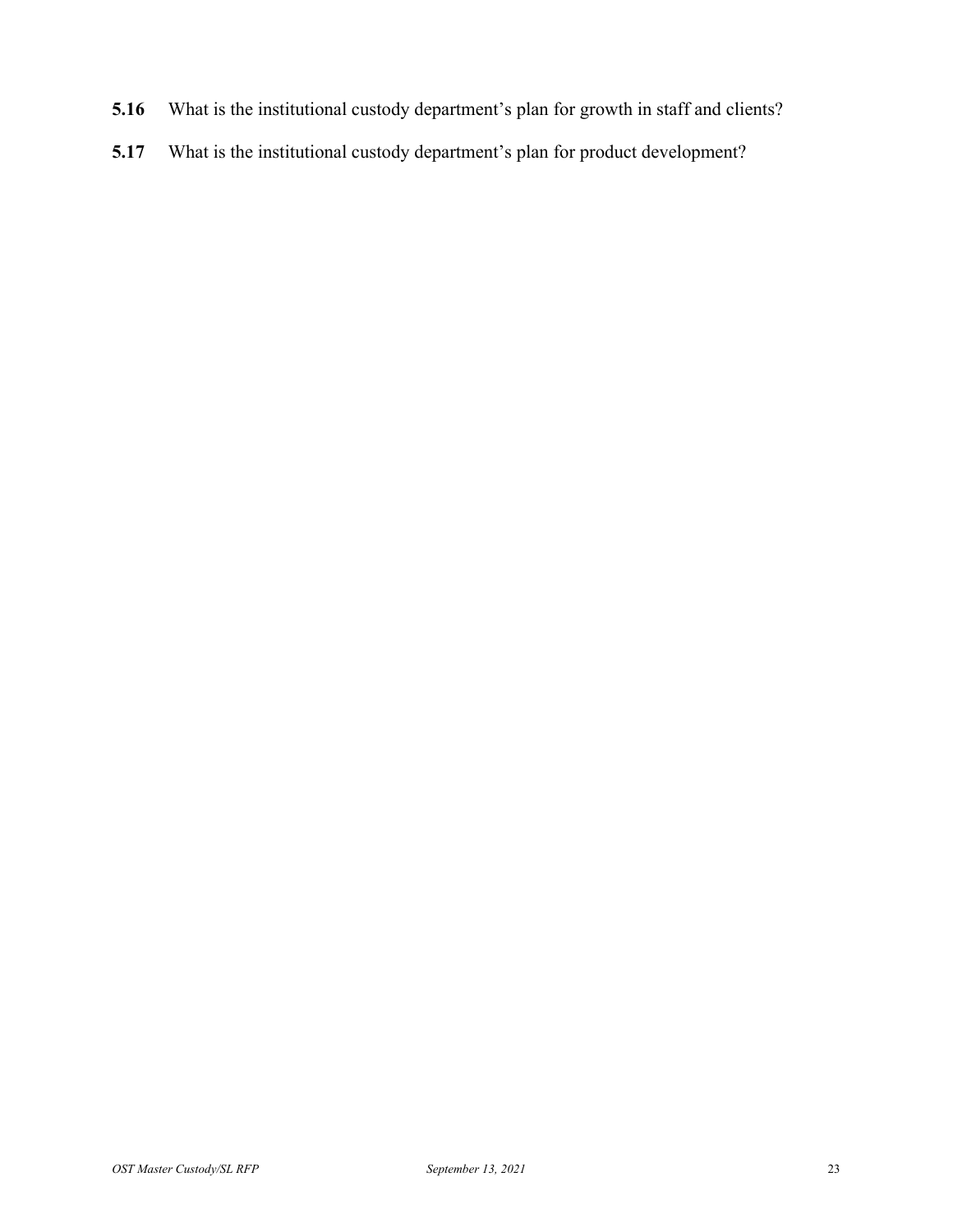## **Section Six**

#### **SECURITIES LENDING OPERATIONS**

#### <span id="page-23-0"></span>**NOTE: If not bidding Securities Lending Services, please disregard this section.**

#### **General Information**

- **6.1** Briefly describe your firm's securities lending service capabilities and milestones achieved through the years, including major systems enhancements.
- **6.2** Describe your program's differentiating factors. What distinguishes your program from the competition? Why do you feel your firm is uniquely positioned for this opportunity?
- **6.3** Describe your recommended approach and methodology for optimizing returns for OST.
- **6.4** Identify and provide biographical information for key professional in securities lending who would be assigned to this account. Include name, title, responsibilities, years experience, years with firm, degrees and/or professional designations.
- **6.5** How many professional staff are devoted exclusively to securities lending services? Discuss causes and impacts of personnel turnover (departures, hiring or promotions) of the professional staff in the securities lending group during the past three (3) years. Discuss your firm's transition plan for the sudden departure of key professionals in this area.
- **6.6** What are the compensation arrangements for the key professionals dedicated to providing securities lending services? Check all that apply.
	- Base Salary
	- Performance Bonus (Cash, Stock, Cash+Stock, etc.)
	- \_\_\_\_ Commission Only
	- \_\_\_\_ Profit Sharing Arrangement
	- Other:
- **6.7** Do you have legal staff dedicated solely to securities lending?
- **6.8** Does the securities lending group have a dedicated credit analysis team, or is the team part of a larger credit analysis pool within the firm?
- **6.9** List and briefly describe any new securities lending services/product improvements that have been released in the past two (2) years or will be released within the next year. Discuss how the firm plans to make sure future growth does not compromise the integrity of your existing process and products.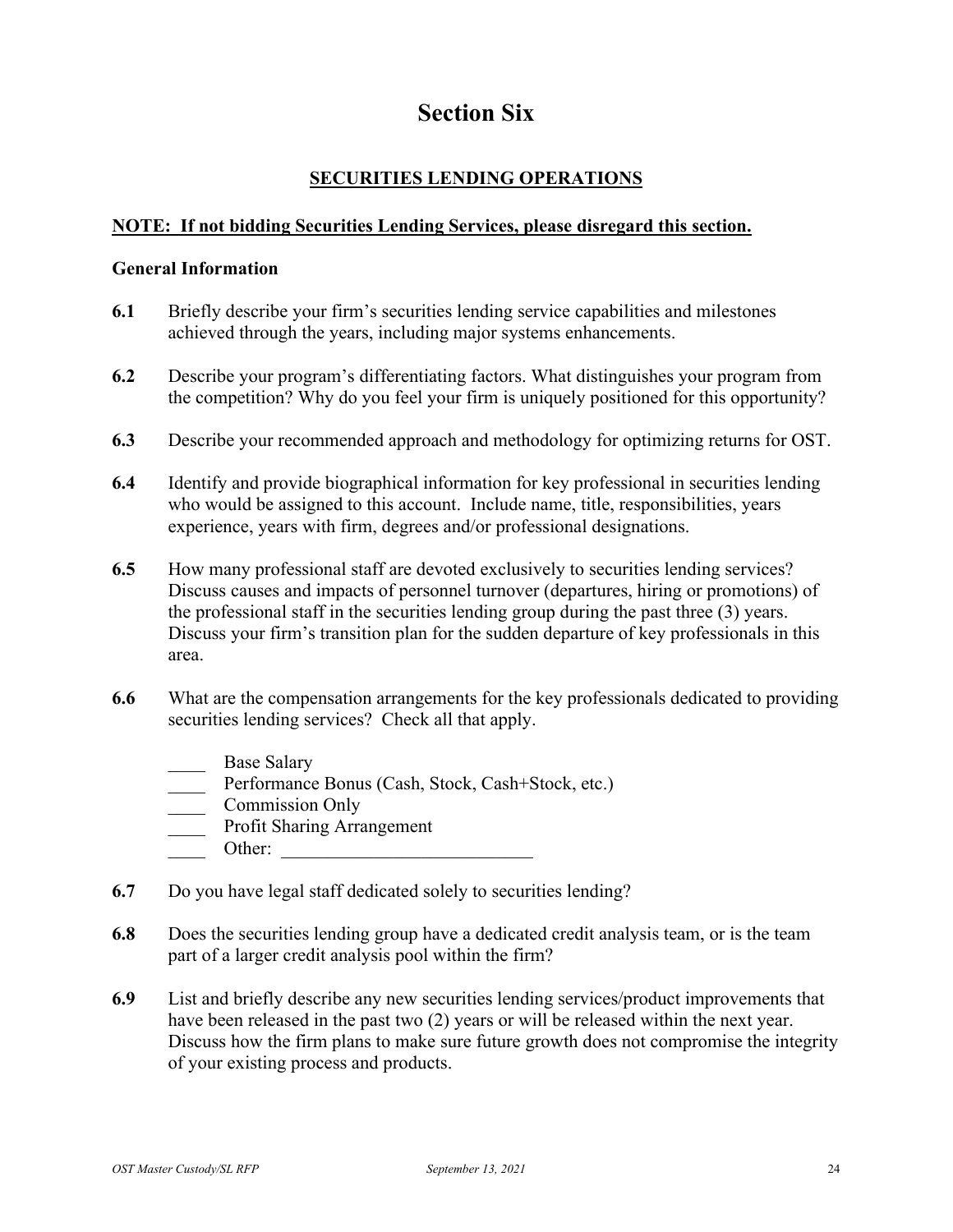- **6.10** Provide an overview of your securities lending operation, highlighting your expertise in lending domestic fixed income portfolios. Please include the following in your discussion:
	- **(a)** How long has your firm offered securities lending?
	- **(b)** Is it performed in-house or contracted out?
- **6.11** Describe the structure of the group that manages the securities lending product.
	- **(a)** Describe the role and relationships of lending, investment management, compliance operations, etc.
	- **(b)** Describe the communication links between the groups within the product area, and across product areas.
	- **(c)** Who has responsibility for oversight of the securities lending program?
- **6.12** Provide a list, including type (public plan, corporate plan, mutual fund), and total asset size of current securities lending clients for which you serve as:
	- **(a)** Custodial lending agent
	- **(b)** Third party lending agent
	- **(c)** Principal lender
- **6.13** For each of the last three (3) years, provide a list of securities lending public fund clients gained and lost, and the respective estimated average annual asset values for each. Indicate length of time relationship and clients lost, state reason for termination. Please separate the information by custodial and third party lending clients.
- **6.14** Please provide a representative client list (at least five (5) public funds with lendable assets of \$1.0B or greater of assets).
- **6.15** Provide three (3) client references for clients of similar size and complexity in your lending program. Please provide the name, title, e-mail address and telephone number of reference contacts.
- **6.16** How do you monitor legislative and/or regulatory changes affecting securities lending administration? How are these changes communicated to clients?
- **6.17** List the firm's securities lending relationships involving the State of Oklahoma, or any of its agencies or pension funds within the past two (2) years.
- **6.18** FOR CUSTODIAL LENDING AGENTS ONLY: Describe the coordination that occurs between the custodial and the securities lending area of your firm. How does the lending area receive information on securities available, pending trades, in and out money transfers and failed trade status?

Please provide a list of third party lending agents you currently work with.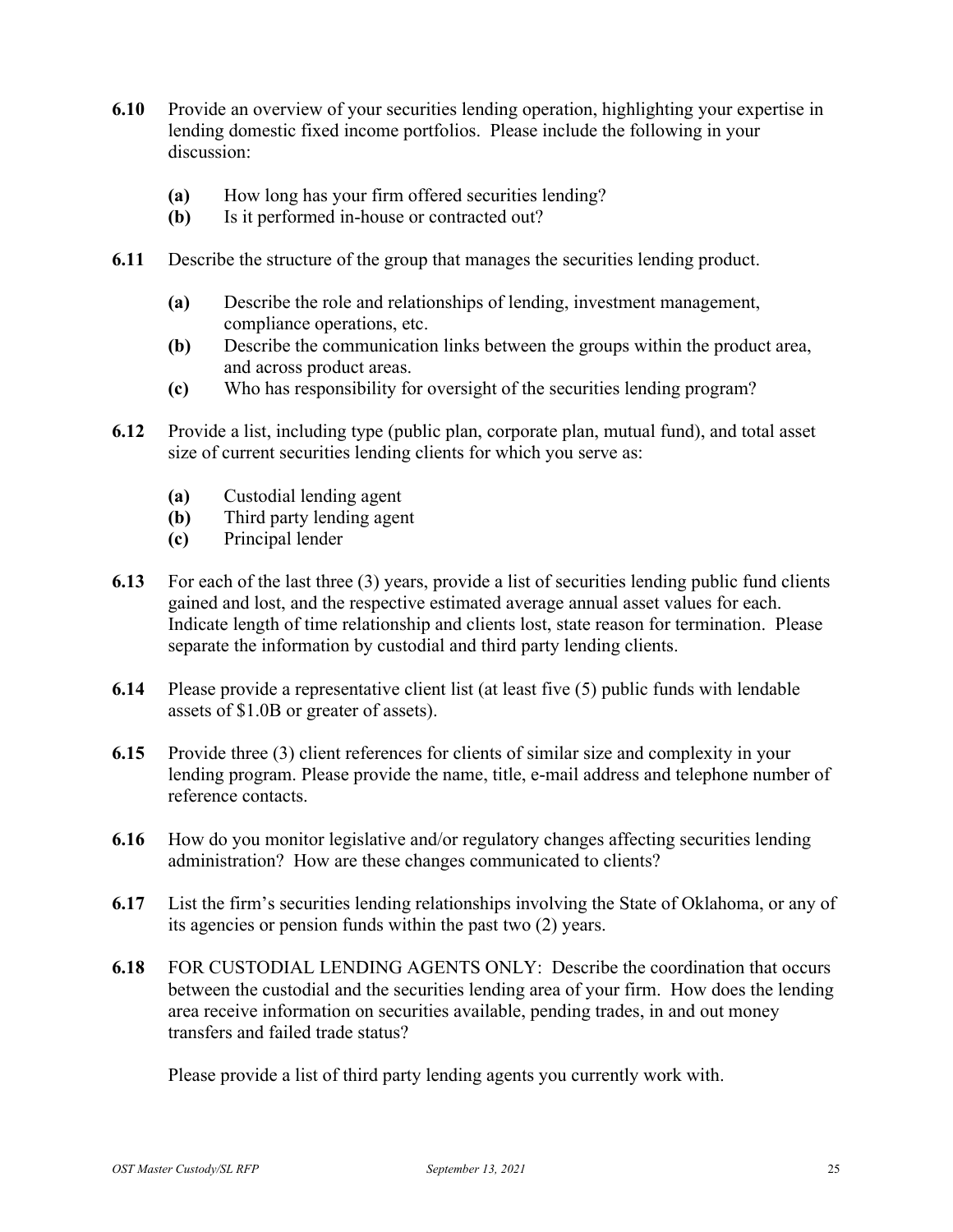- **6.19** FOR THIRD PARTY LENDING AGENTS ONLY: Describe the roles and responsibilities of OST, our investment/securities operations managers, the custodian and the borrower in each of the following categories:
	- **(a)** Daily transmission of availability files
	- **(b)** Loans of new securities
	- **(c)** Returns of securities
	- **(d)** Recalls
	- **(e)** Corporate Actions B voluntary and mandatory
	- **(f)** Collateralization requirements and timing
	- **(g)** Market to market
	- **(h)** Income collection
	- **(i)** Reconciliations.

Please provide a list of custody banks you currently work with.

- **6.20** Describe in detail your procedures for recalling loans due to a client sale. Provide the sell/fail history of your lending program by asset type (U.S. Government and Agency securities only) for the past three (3) years.
- **6.21** Describe the allocation/queuing process and relevant entitlement methodology. Show calculations.
- **6.22** When, why and how does the firm intervene in the allocation or queuing process? Please describe.
- **6.23** Are there any asset classes or markets that you typically do not lend? Explain.
- **6.24** How does your firm vary its mismatch between the maturities of loans and investments?
- **6.25** Provide on a monthly basis for the three (3) year period ended 12/31/20 by asset class:
	- **(a)** Average daily balance of outstanding loans
	- **(b)** Average market value of total lendable securities
	- **(c)** Average percentage of loans outstanding to lendable securities
	- **(d)** Total income earned, after payment of rebates, but prior to split with clients
	- **(e)** Average gross spread provided to your clients
	- **(f)** Average duration mismatch between securities loans and the cash collateral pool.

#### **Approved Borrowers**

- **6.26** Borrower selection and review.
	- **(a)** Describe your process for approving borrowers and establishing credit limits.
	- **(b)** How and how often is credit worthiness reviewed? Describe the process and personnel devoted to this effort. Do you have special procedures when market volatility is high?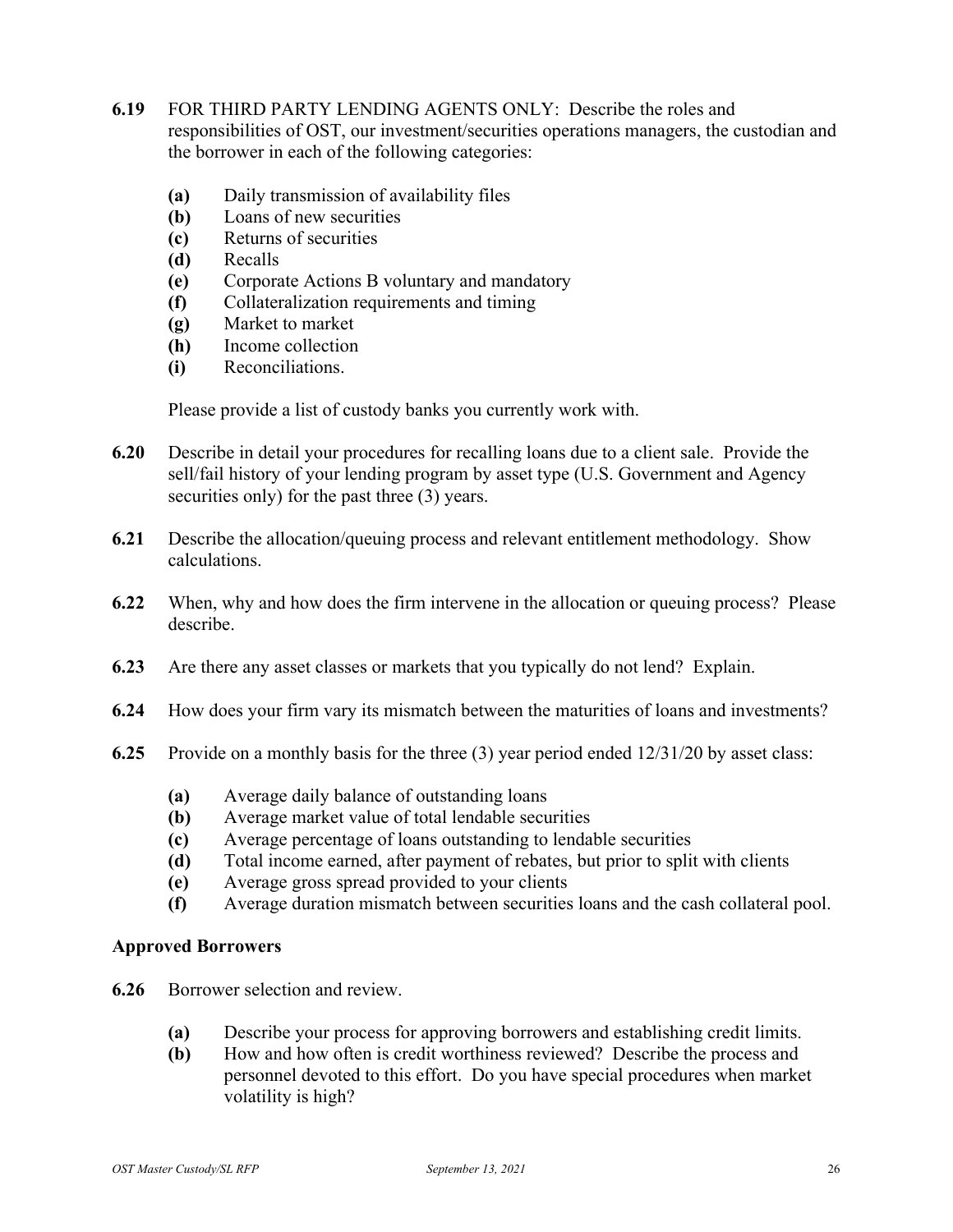- **(c)** How are maximum loan amounts set and monitored?
- **(d)** How is a particular client's exposure to any one borrower limited or monitored? Can the client establish a limit for loans to a give borrower?
- **(e)** Which area of your firm is responsible for credit analysis and how does it interact with the securities lending division?
- **(f)** How will your firm address the provisions of Title 62 § 90 (**Appendix G**) which require OST to pre-approve borrowers?
- **(g)** With how many borrowers do you conduct business? How many are currently active? Please provide a list and identify those you consider your primary borrowers.
- **(h)** Describe the process of determining the rebate rate to the borrower. Is this fixed for the life of the loan?
- **6.27** Have you ever experienced a borrower default? If yes, provide details, such as your firm's dollar exposure and how clients were impacted. If no, please provide examples, if applicable, of instances where your procedures helped avoid a borrower default or led you to cease doing business with a particular counter-party.
- **6.28** Does your firm have compensation arrangements with borrowers beyond the normal form of negotiating rebates/fees that OST should know about?
- **6.29** Has the firm ever dismissed or penalized a borrower within its program? Please describe.

#### **Indemnification**

#### **At a minimum, the Securities Lending firm must indemnify OST for borrower default.**

- **6.30** How are clients indemnified against losses caused by borrower default? Please highlight indemnification language in your proposed contract, and cite the page number here.
	- **(a)** Are there any dollar limitations on the amount of indemnification?
	- **(b)** Are there any separate fees for indemnification?
- **6.31** Does your firm indemnify the client against collateral investment losses? Against broker default? Against all losses from participation in your firm's securities lending program?
- **6.32** What are the specific limitations on your firm's indemnification policy?

#### **Process and Limits Thereof**

- **6.33** Does your firm have an internal limit on how much of a client's portfolio of lendable assets can be lent on any given day? Describe the firm's policy.
- **6.34** Related to the question above, does your firm have an internal limit on how much of a client's lendable assets can be lent to a single borrower on any given day? What is the exposure limit? It is possible that a single client can be exposed to a single borrower at any given time?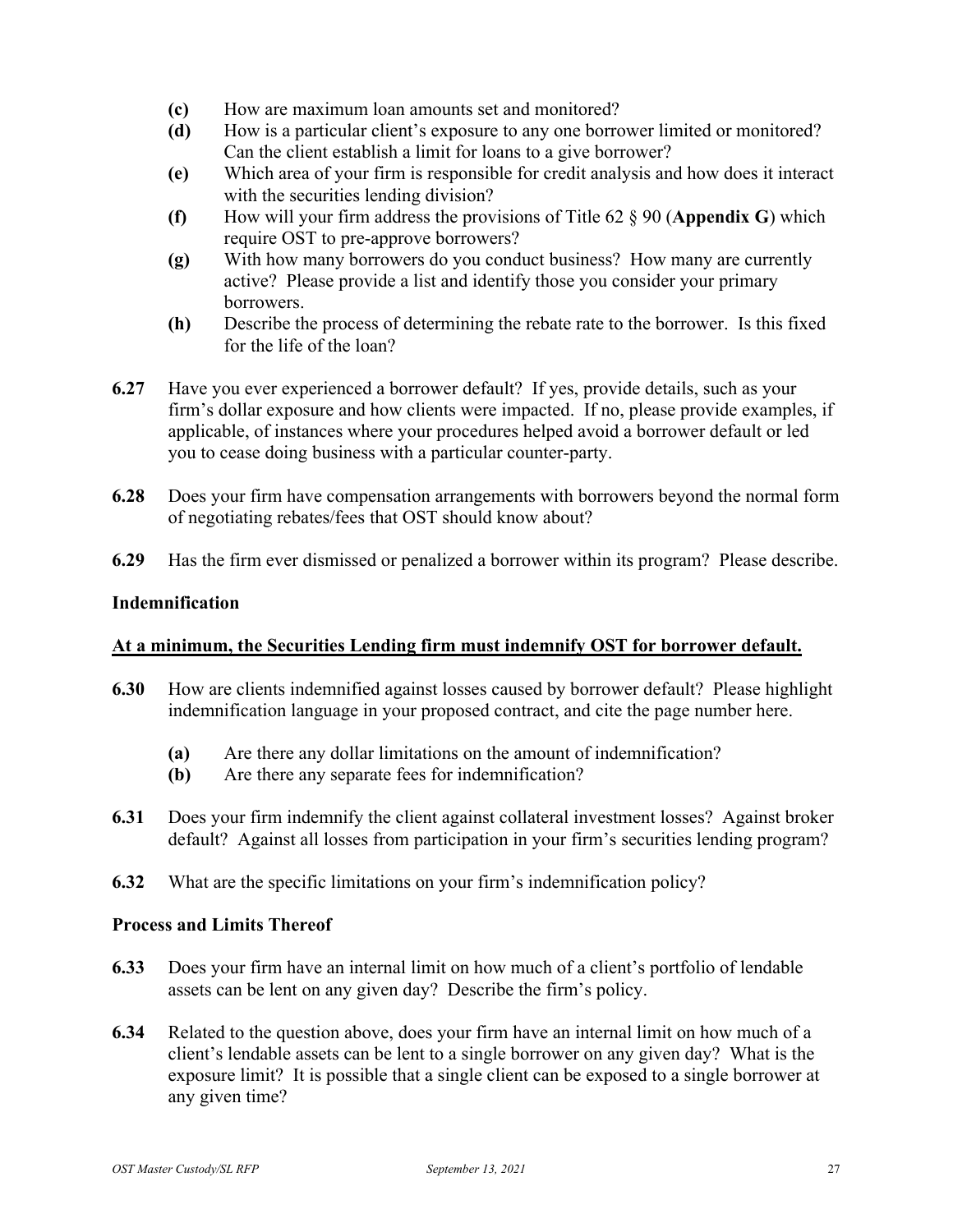#### **Cash Collateral**

#### **Please refer to Appendix C for Cash Collateral Investment Policy and Guidelines.**

- **6.35** Describe the philosophy and process used in the investment of cash collateral. Discuss the firm's policies and procedures for the valuation and monitoring of collateral market values.
- **6.36** Are client portfolios managed as separate accounts or in a commingled vehicle? Can a client request a separate account?
- **6.37** Please refer to **Appendix C** for authorized investments for cash collateral.
	- **(a)** What measures are taken to assure compliance with the applicable investment guidelines?
	- **(b)** How do you handle securities that experience a credit rating downgrade, or fall into default?
- **6.38** As delineated in Oklahoma Statute Title 62, §89.2 and §90, the types of securities which are permissible for investment of cash collateral are limited.
	- **(a)** Do you offer investment products that comply with these constraints? If various pools/products are offered, please provide portfolio characteristics for each for the three (3) years ending in December from 2018 to 2020. Please include, at a minimum, the portfolio's:
		- (1) Weighted average maturity
		- (2) Sector breakdown (U.S. Treasuries versus agencies, instrumentalities, etc.)
		- (3) Weightings in derivatives and mortgage-backs
		- (4) Please summarize portfolio guidelines and limitations, including a summary pertaining to derivatives.
	- **(b)** How is compliance with client specification assured?
- **6.39** Have clients ever had to share in losses resulting from investment activities, or were losses resolved in some other manner? How were clients impacted? Has your firm ever chosen to absorb investment related losses rather than pass them along to clients? Please describe any instances in which your firm distinguished itself by avoiding notable losses, if applicable.
- **6.40** Please provide investment returns (prior to any fee splits) yearly for the past three (3) years. Note if your returns are gross or net of any investment management fees. Please provide the weighted average maturity for the portfolio(s) for the same periods.
- **6.41** Please describe changes to **Appendix C** that you think would enhance earnings without increasing risk?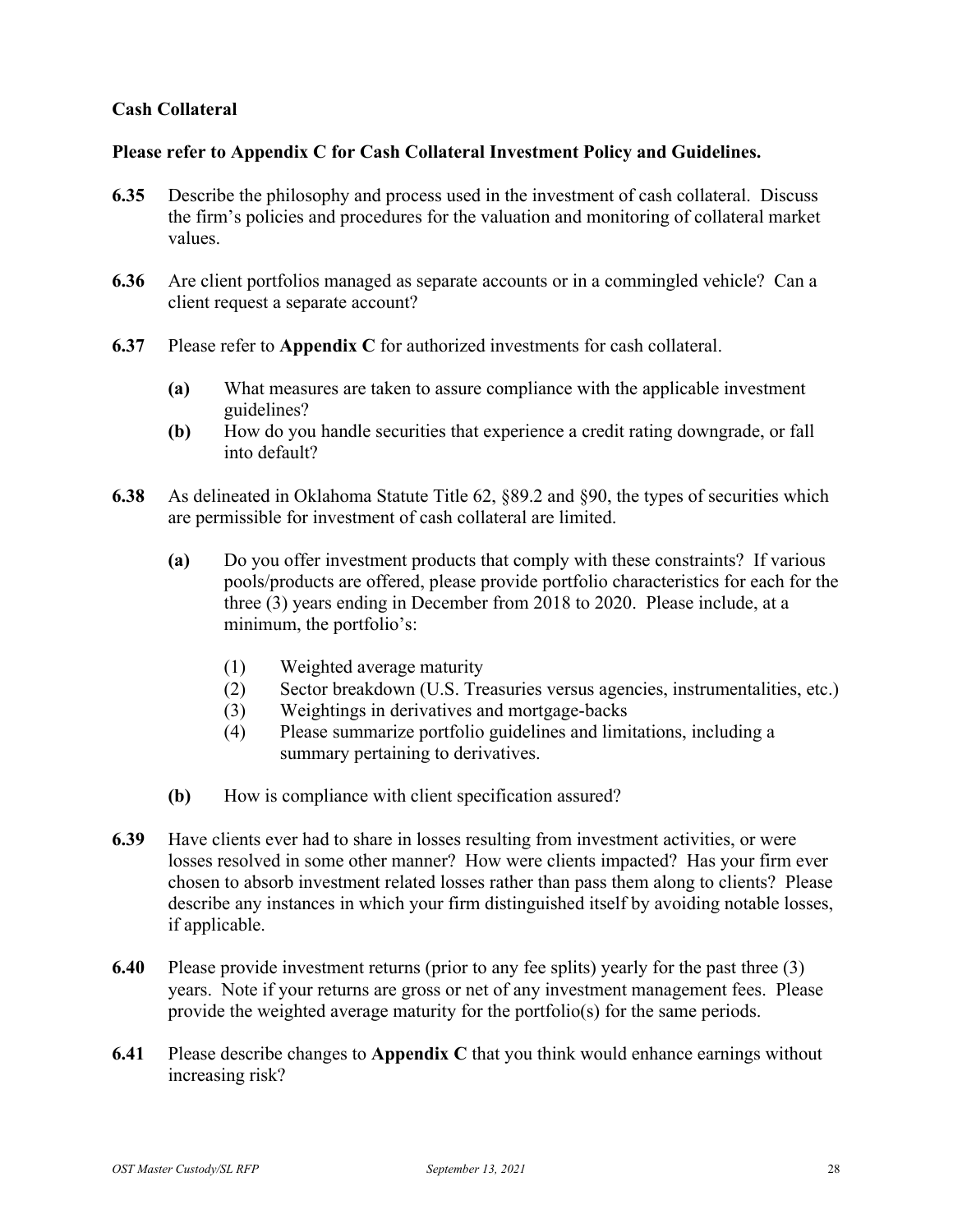#### **Non Cash Collateral**

- **6.42** As delineated in Oklahoma Statute Title 62, § 89.2 and §90 the types of securities which are permissible for non-cash collateral are limited. Please refer to **Appendix B** for a listing of eligible securities.
	- **(a)** Can the client choose between cash versus non-cash collateral, or specify an acceptable mix between cash and non-cash collateral?
	- **(b)** How is compliance with client specifications assured?
- **6.43** Please list, from most to least common, the types of collateral you accept. Be as specific as possible regarding security breakdowns/descriptions (e.g., mortgage-backs) and note the percentage of total collateral that each type typically comprises.
- **6.44** OST requires an initial 102% collateral level for domestic securities.
	- **(a)** Describe your mark-to-market procedures and frequency.
	- **(b)** How and how often are collateral calls/adjustments made?

#### **Fees**

- **6.45** Do you impose management or transactional fees for the investment of cash collateral?
- **6.46** Are any other charges deducted from earnings remitted to the client before or after the earnings split? If so, specify the amount(s). Are any amounts remitted to third parties before or after the earnings split? If so, specify the amount(s).

#### **Contract**

**6.47** Include a copy of your standard securities lending agreement.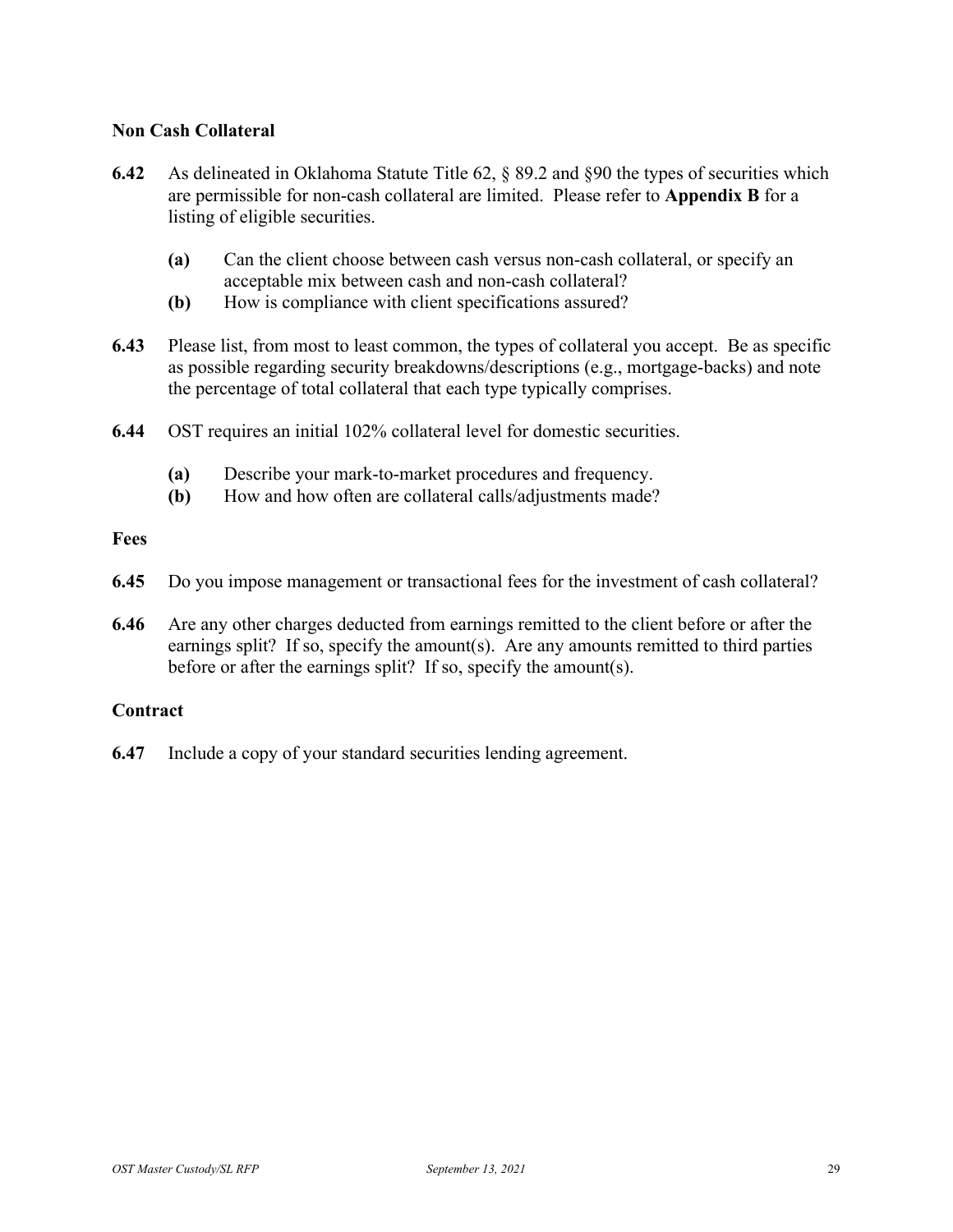#### **Securities Lending Performance**

**6.48** Please provide your lending program annual performance data by security type for 2018, 2019, and 2020 for the asset classes listed below, including both dollar revenues and total spreads. Explain how the spread information was calculated.

| <b>Securities Lending Performance</b>      |            |         |         |          |         |               |
|--------------------------------------------|------------|---------|---------|----------|---------|---------------|
| For the 12 months ending December 31, 2018 |            |         |         |          |         |               |
|                                            |            | Average | Average | Average  | Daily   | Return        |
|                                            | Average    | Rebate  | Demand  | Reinvest | Average | <sub>on</sub> |
| <b>Asset Class</b>                         | Percentage | Rate    | Spread  | Spread   | Spread  | Assets        |
|                                            | on Loan    | (bp)    | (bp)    | (bp)     | (bp)    | (ROA)         |
| U.S.                                       |            |         |         |          |         |               |
| Treasuries                                 |            |         |         |          |         |               |
| U.S.                                       |            |         |         |          |         |               |
| Agencies                                   |            |         |         |          |         |               |
| <b>GNMA</b>                                |            |         |         |          |         |               |
| <b>MBS</b>                                 |            |         |         |          |         |               |

| <b>Securities Lending Performance</b><br>For the 12 months ending December 31, 2019 |            |         |         |          |         |               |
|-------------------------------------------------------------------------------------|------------|---------|---------|----------|---------|---------------|
|                                                                                     |            | Average | Average | Average  | Daily   | Return        |
|                                                                                     | Average    | Rebate  | Demand  | Reinvest | Average | <sub>on</sub> |
| Asset Class                                                                         | Percentage | Rate    | Spread  | Spread   | Spread  | Assets        |
|                                                                                     | on Loan    | (bp)    | (bp)    | (bp)     | (bp)    | (ROA)         |
| U.S.                                                                                |            |         |         |          |         |               |
| Treasuries                                                                          |            |         |         |          |         |               |
| U.S.                                                                                |            |         |         |          |         |               |
| Agencies                                                                            |            |         |         |          |         |               |
| <b>GNMA</b>                                                                         |            |         |         |          |         |               |
| <b>MBS</b>                                                                          |            |         |         |          |         |               |

| <b>Securities Lending Performance</b><br>For the 12 months ending December 31, 2020 |            |         |         |          |         |               |
|-------------------------------------------------------------------------------------|------------|---------|---------|----------|---------|---------------|
|                                                                                     |            | Average | Average | Average  | Daily   | Return        |
|                                                                                     | Average    | Rebate  | Demand  | Reinvest | Average | <sub>on</sub> |
| <b>Asset Class</b>                                                                  | Percentage | Rate    | Spread  | Spread   | Spread  | Assets        |
|                                                                                     | on Loan    | (bp)    | (bp)    | (bp)     | (bp)    | (ROA)         |
| U.S.                                                                                |            |         |         |          |         |               |
| Treasuries                                                                          |            |         |         |          |         |               |
| U.S.                                                                                |            |         |         |          |         |               |
| Agencies                                                                            |            |         |         |          |         |               |
| <b>GNMA</b>                                                                         |            |         |         |          |         |               |
| <b>MBS</b>                                                                          |            |         |         |          |         |               |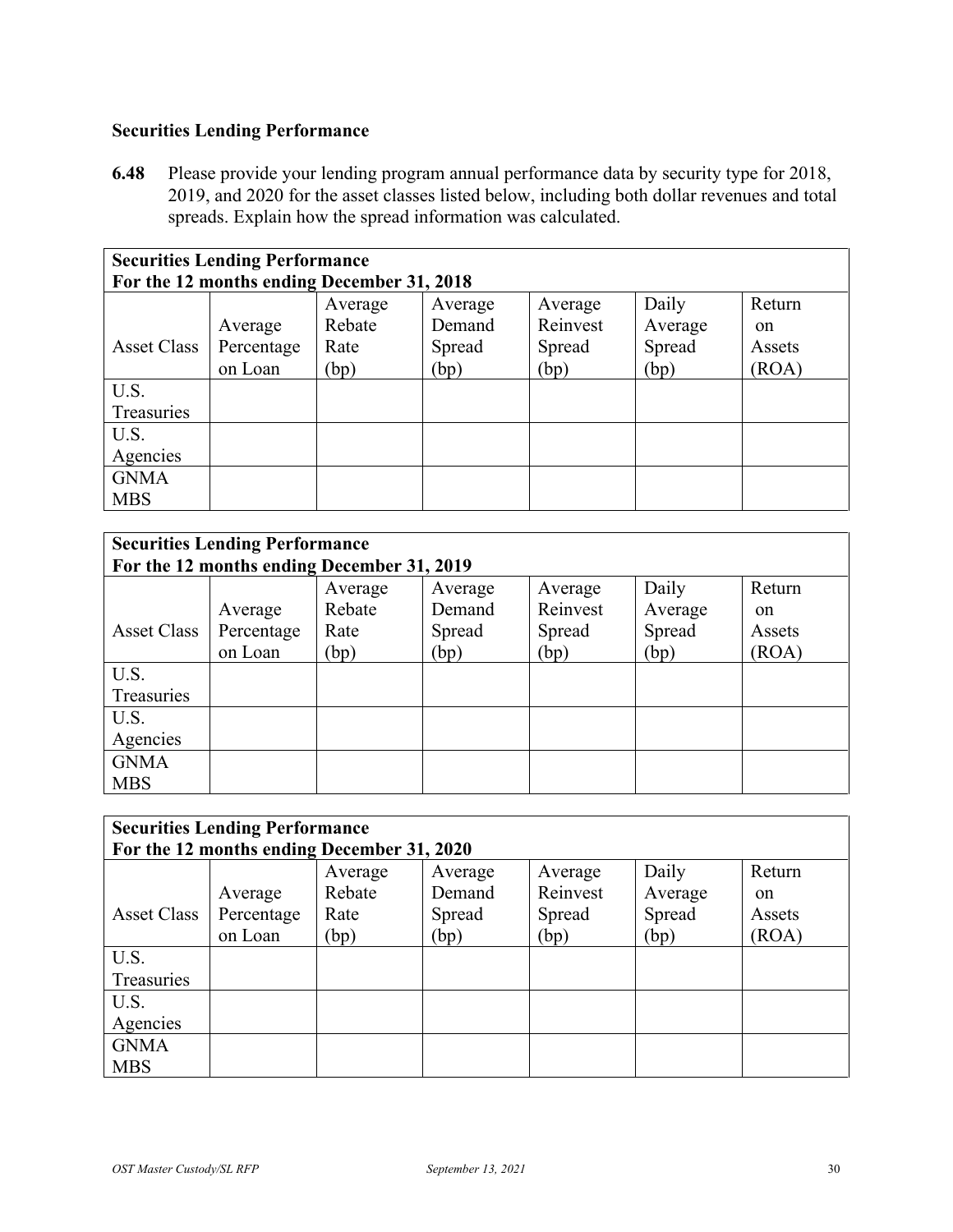#### **Revenue and Collateral Reinvestment Management**

- **6.49** Explain your firm's methodology for calculating a client's income and splitting methodology. Show calculations.
- **6.50** What is your firm's proposal for the revenue sharing arrangement and/or split of security lending income? Is the split also applicable to negative income if it occurs?
- **6.51** Furnish a revenue estimate of the securities lending income for OST for a one (1) year period ending December 31, 2020, utilizing the holding in the attached excel spreadsheet labeled as "OST Asset Allocation." (Please note that the estimate is backward looking and not forward looking into the future. Utilize the holdings provided and assume that the holdings are in a buy and hold strategy from January 1, 2020 to December 31, 2020.)
- **6.52** Does the firm provide data to third parties such as Data Explorers or Equilend? If so, describe fee arrangements including any soft dollar compensation and whether this is shared with the beneficial owner. Also, describe access the beneficial owner would have to these databases.
- **6.53** Does your firm outsource any aspects of its lending program or collateral reinvestment function? Software?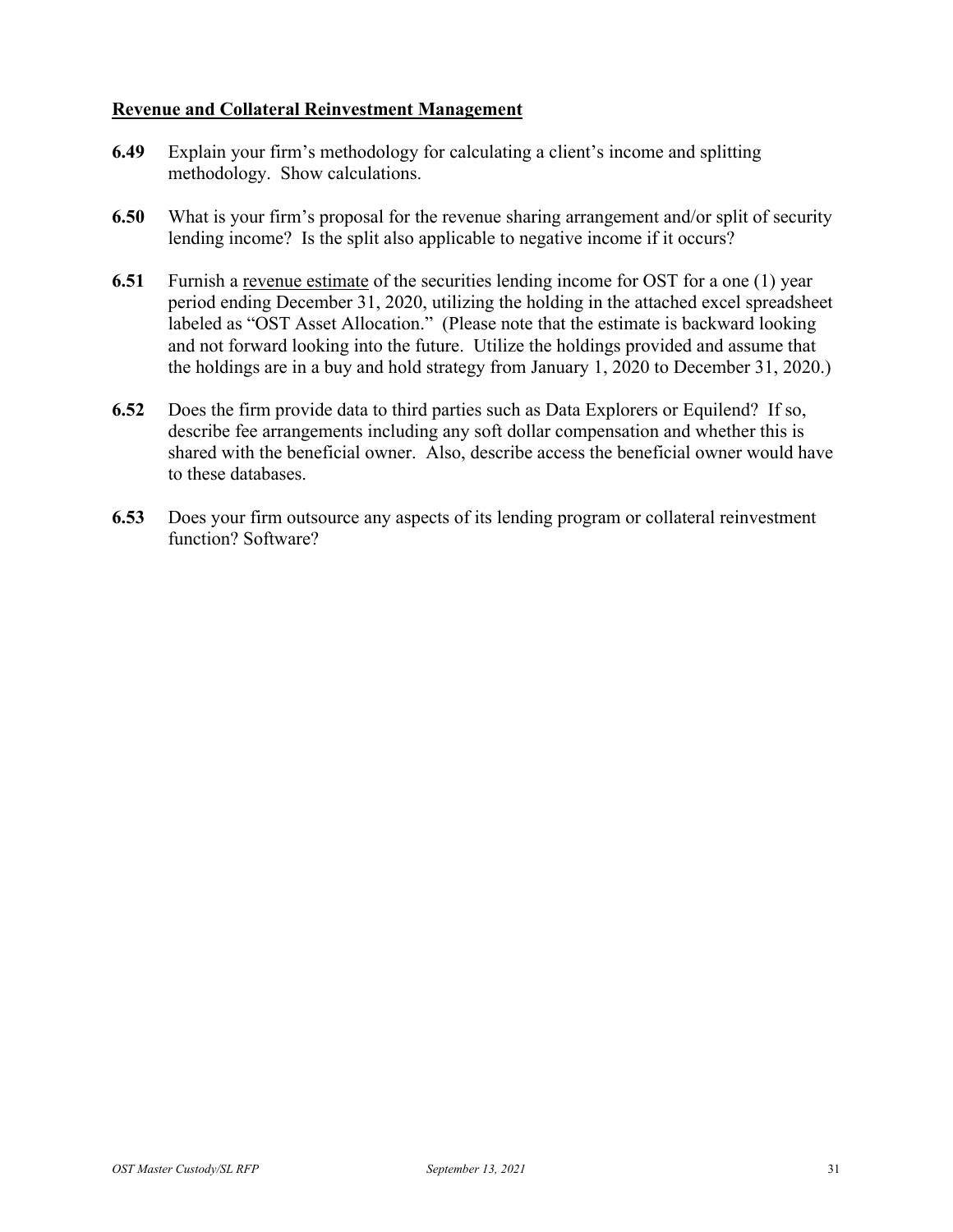### **Section Seven**

#### **CONVERSION PROCESS**

- <span id="page-31-0"></span>**7.1** Please describe your approach to the implementation and conversion process. Include an estimated conversion calendar, including actions required on the part of OST, the custodial bank, custodial lending agent and/or third party lending agent and the time frame to complete each task.
- **7.2** What dedicated resources (personnel, equipment, training of personnel, consultants, etc.), procedures, and controls will you provide or recommend in the conversion period to ensure that the conversion is completed successfully in both a timely and accurate manner?
- **7.3** How do you handle transactions and claims which are in process during the conversion period?
- **7.4** How do you ensure sufficient control during the conversion period to assure that the process is successfully completed in both an accurate and timely manner?
- **7.5** Explain your policy for ensuring that client personnel are properly trained on your policies, procedures, and on-line systems.
- **7.6** Give a detailed description of your last comparable conversion, and include the details of any specific problems that occurred and the solution instituted.
- **7.7** Please provide only one (1) copy of your conversion manual.
- **7.8** What costs for the client, if any, are associated with the conversion?
- **7.9** How do you handle the performance measurement files in the conversion process? How would performance history be converted from the previous custodian?
- **7.10** Provide a summary of the problems that you reasonably expect to occur during a custody service conversion and your approach to resolving these anticipated problems.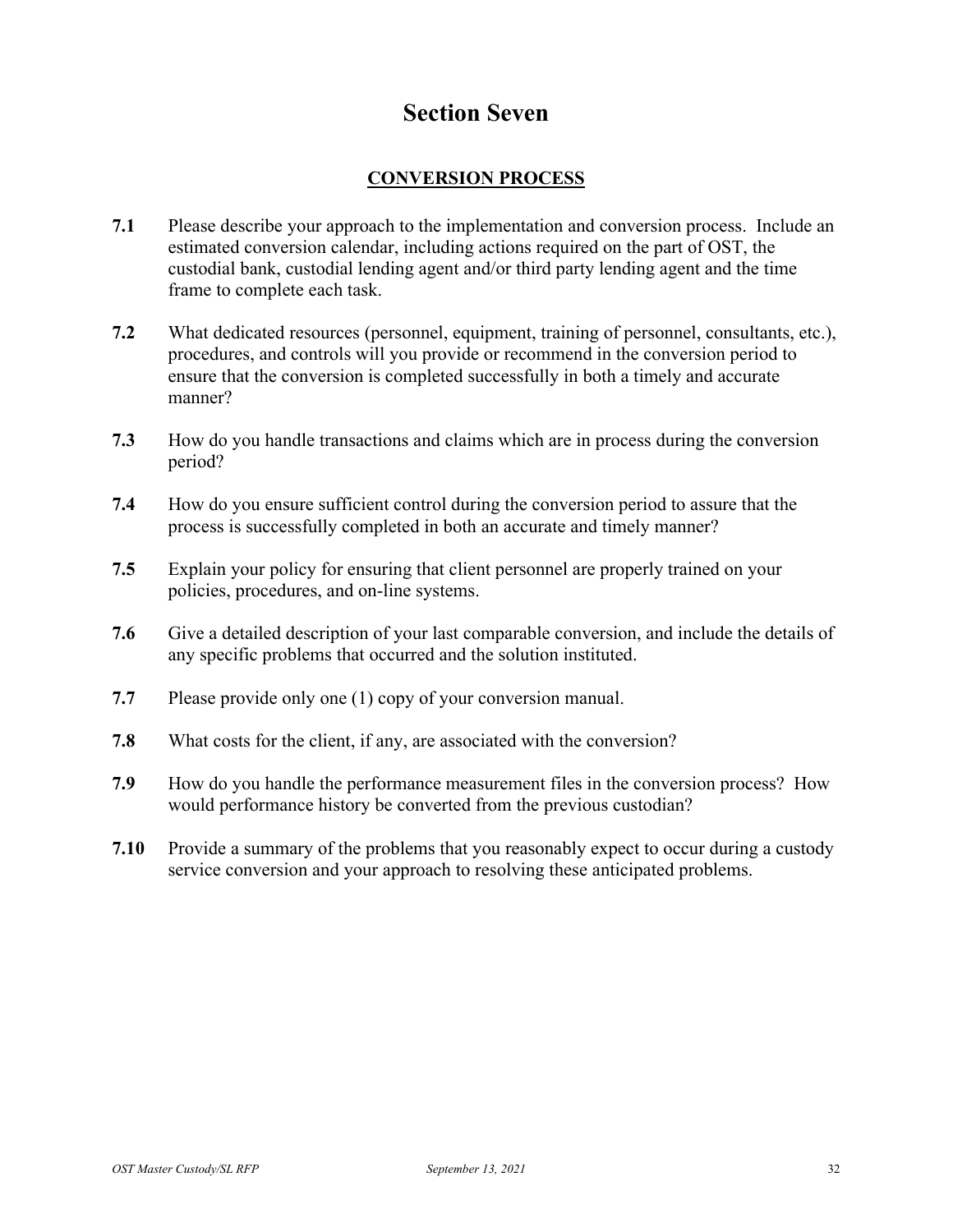## **Section Eight**

#### **PERFORMANCE MEASUREMENT/PORTFOLIO ANALYTICS**

<span id="page-32-0"></span>Since OST's portfolio is limited by statute to fixed income instruments, please particularly highlight those services that address domestic, fixed income investments. **Appendix B** provides more detail on permissible investments, and **Appendix A** provides a recent portfolio position statement.

Provide an overview of the organizational and operating structure of the group that is responsible for investment performance and analytics reporting, including geographic locations, staffing levels, and reporting lines to senior management.

#### **Performance Measurement**

- **8.1** Describe your performance measurement capabilities.
- **8.2** Describe how performance is computed, including:
	- **(a)** Do you use dollar-weighted or time-weighted (or both) returns?
	- **(b)** Are market values adjusted for accruals?
- **8.3** Can rates of return be provided:
	- **(a)** For the overall portfolio?
	- **(b)** By asset class?
	- **(c)** By security?
	- **(d)** Over client-specified time periods?
- **8.4** Can different accounts be combined for performance reporting and analysis? Can this be accomplished on-line?

#### **Performance Comparison**

- **8.5** List domestic, fixed income indices or benchmarks that are available. What characteristic data on these indices (such as sectors, duration, average coupon, etc.) do you provide?
- **8.6** OST is currently required to compare performance of the General Account and, separately, the Agency Account to the Merrill Lynch U.S. Treasury Note 1 year benchmark.
	- **(a)** Can the benchmarks you offer be blended to create custom indices?
	- **(b)** Are you able to segment the portfolio in different client-specified ways in calculating performance?
	- **(c)** Are you able to calculate performance on non-custodied assets if provided with transactional data and accrued interest? OST may invest in the following types of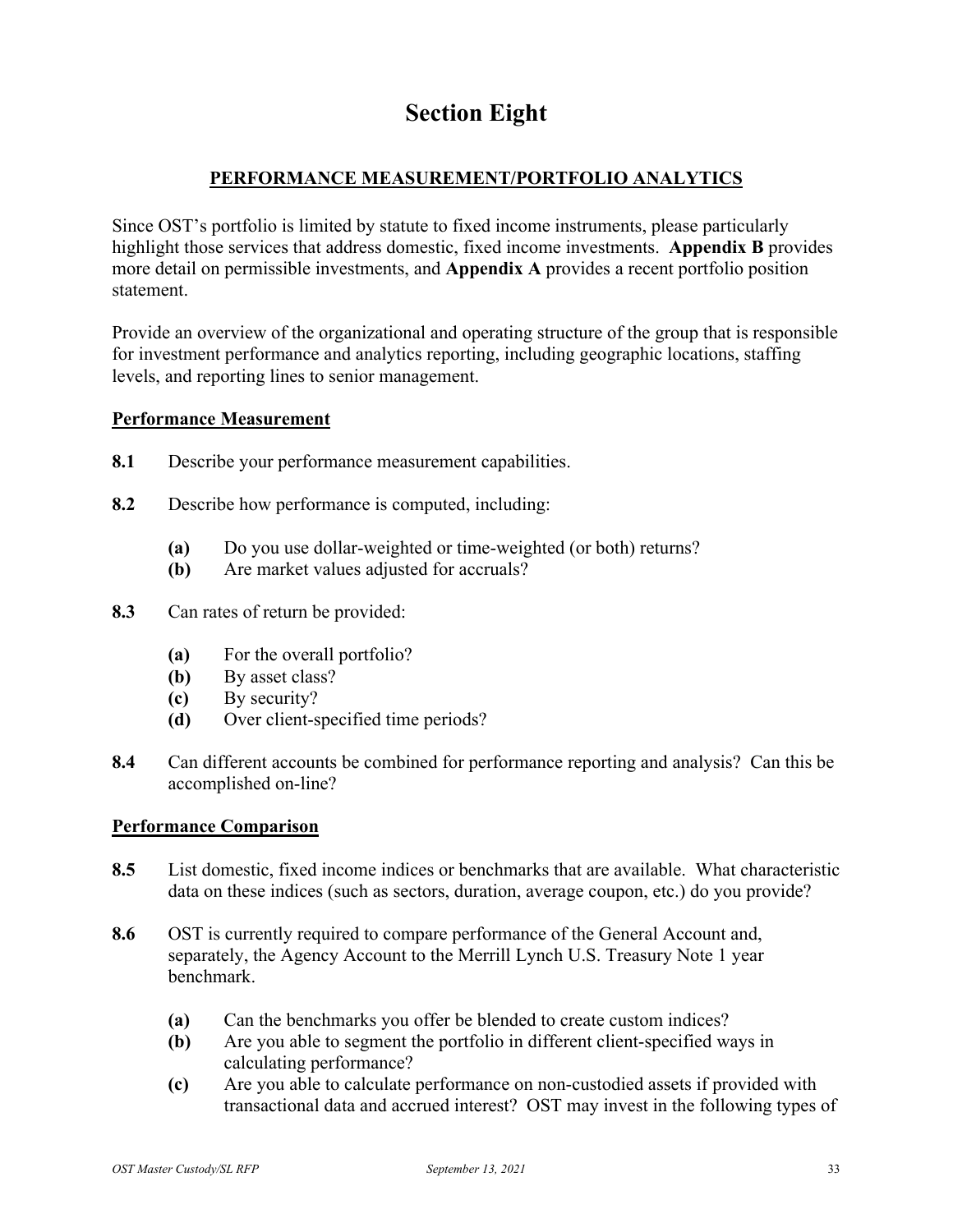instruments (as restricted in **Appendix H**) that are not custodied by the Master Custodian:

- (1) Tri-Party Repurchase Agreements
- (2) Money Market Mutual Funds
- (3) Collateralized Time Deposits placed in State Banks\*
- (4) State of Oklahoma Bond Issues
- (5) Commercial Paper

#### **Reporting**

- **8.7** Can reports be tailored to meet individualized client needs?
- **8.8** How soon after period-end are preliminary and final performance reports available?
- **8.9** Provide examples of relevant performance measurement, comparison, and portfolio analytic reports.
- **8.10** Are you able and willing to backload data? Are there additional costs for this service?

\*Information on Collateralized Time Deposits can be found on the website: (http://www.ok.gov/treasurer/documents/CD\_Policy\_Jan-11.pdf)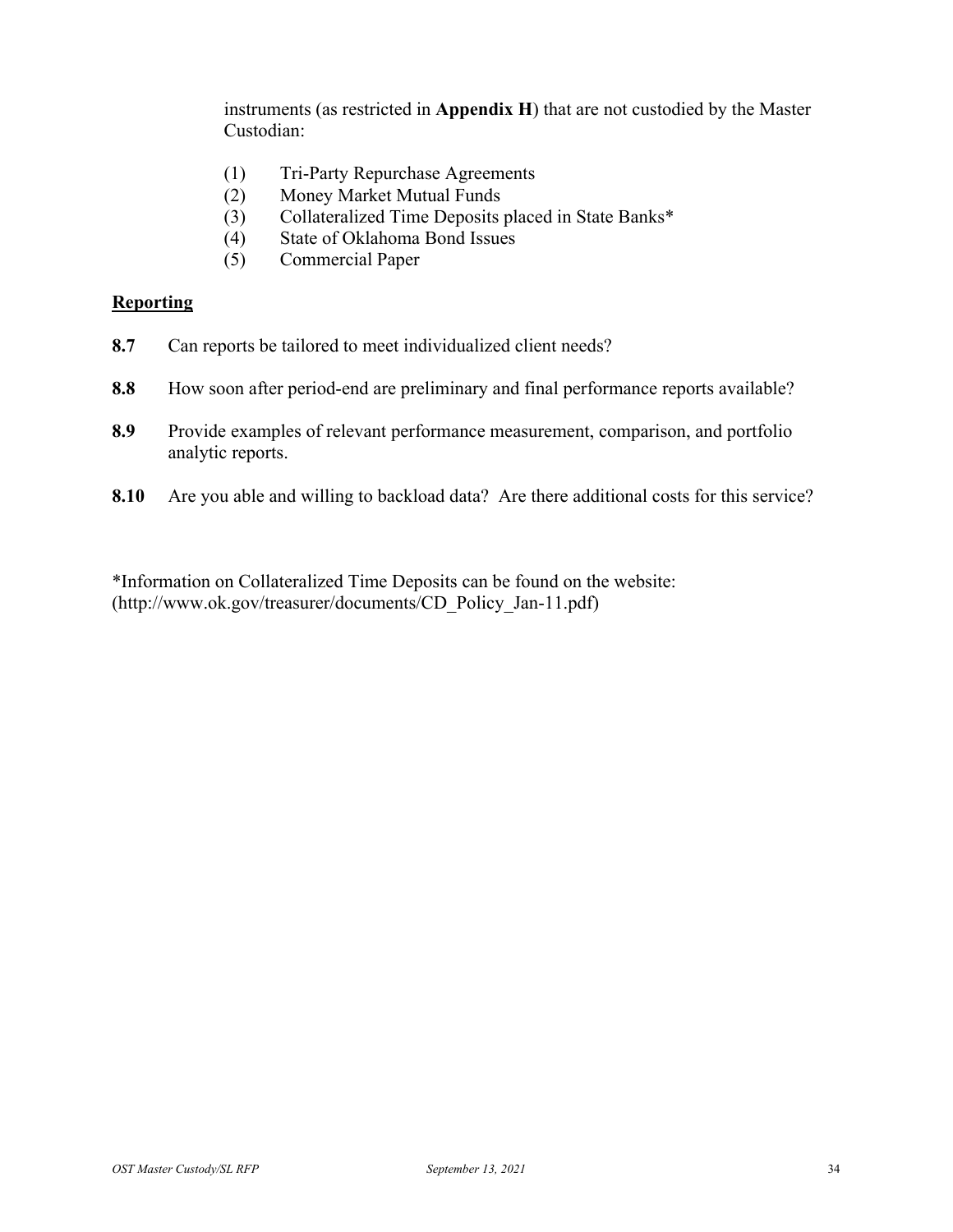## **Section Nine**

#### **SYSTEM CAPABILITIES**

- <span id="page-34-0"></span>**9.1** Describe your data processing support in the context of your master custody and/or securities lending and investment areas. At a minimum address the following:
	- **(a)** Does your firm use specific hardware/software? Is your software custom, package, or a blend? How long have you used your current system(s)? Does your firm plan to change to another system(s) in the next three  $(3)$  years?
	- **(b)** Is your firm's hardware outsourced? If yes, where is the hardware located? If yes, do you have any plans to change vendors, locations, or to bring this back-in house in the next three (3) years? If not currently outsourced, does your firm have any plans to outsource your hardware in the next three (3) years?
	- **(c)** Describe your firm's system security for hardware, software and files, including any upstream system(s) to which you are networked.
	- **(d)** Describe your firm's back-up/disaster recovery plan. Describe real situations or rehearsals that have taken place in the last two (2) years. What is the frequency and nature of your firm's disaster recovery rehearsals?
- **9.2** What is the annual IT budget that is allocated to your asset servicing related business? What is the total IT budget of the parent or bank holding company?
- **9.3** Describe the security measures taken for your systems, users and access points. Include remote access, application access, and software access, application access, and software access.
- **9.4** What are your security procedures that protect customer information, especially with respect to unauthorized access to data? Please describe in detail your security measures.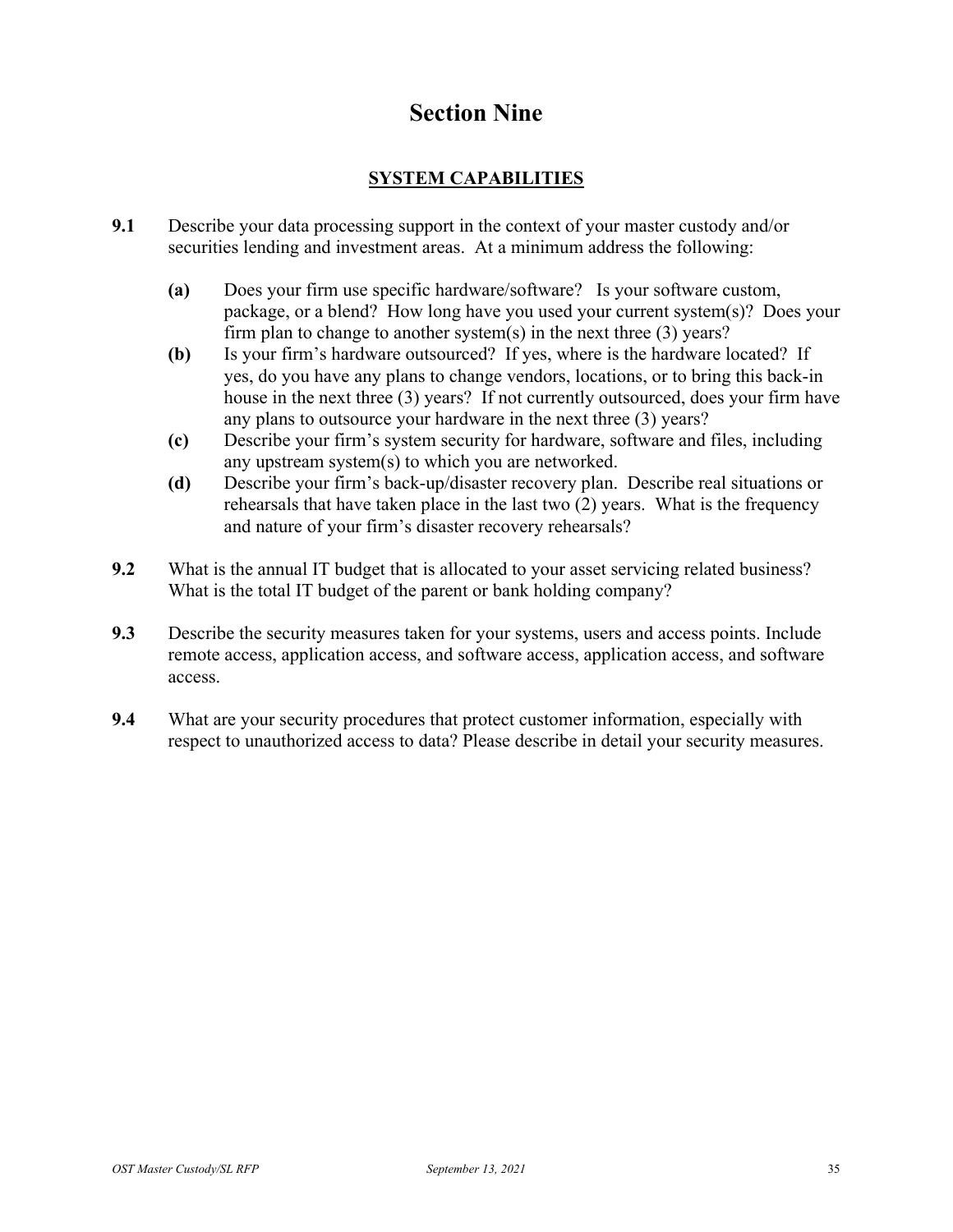## **Section Ten**

#### **AUDIT CONTROLS/PROCEDURES**

<span id="page-35-0"></span>**10.1** For your audited fiscal years 2019 and 2020 (if 2020 is unaudited, please submit years 2018 and 2019) provide copies of each report issued as described below. Comment on any adverse findings, deficiencies, or corrective recommendations identified in your SSAE 16 Report in the last two years. Discuss the remediation efforts undertaken, including current status and expected resolution.

#### **(a)** EXTERNAL AUDIT REPORTS AND MANAGEMENT REPORTS **INCLUDING SSAE 16 REPORTS COVERING MASTER CUSTODY AND/OR SECURITIES LENDING CONTROL FUNCTIONS**

- (1) Independent Certified Public Accountants
- (2) Securities and Exchange Commission
- (3) Comptroller of the Currency
- (4) Other Government Agencies

#### **(b)** INTERNAL AUDIT REPORTS AND MANAGEMENT RECORD

- (1) Contracted Performance and System Reviews, Audits and Evaluations
- (2) Internal Audit and Review Reports
- **10.2** Describe the audit process associated with the monthly portfolio statements.
- **10.3** Do you routinely obtain and provide to clients SSAE 16 reports covering master custody and/or securities lending control functions for continuous operating periods?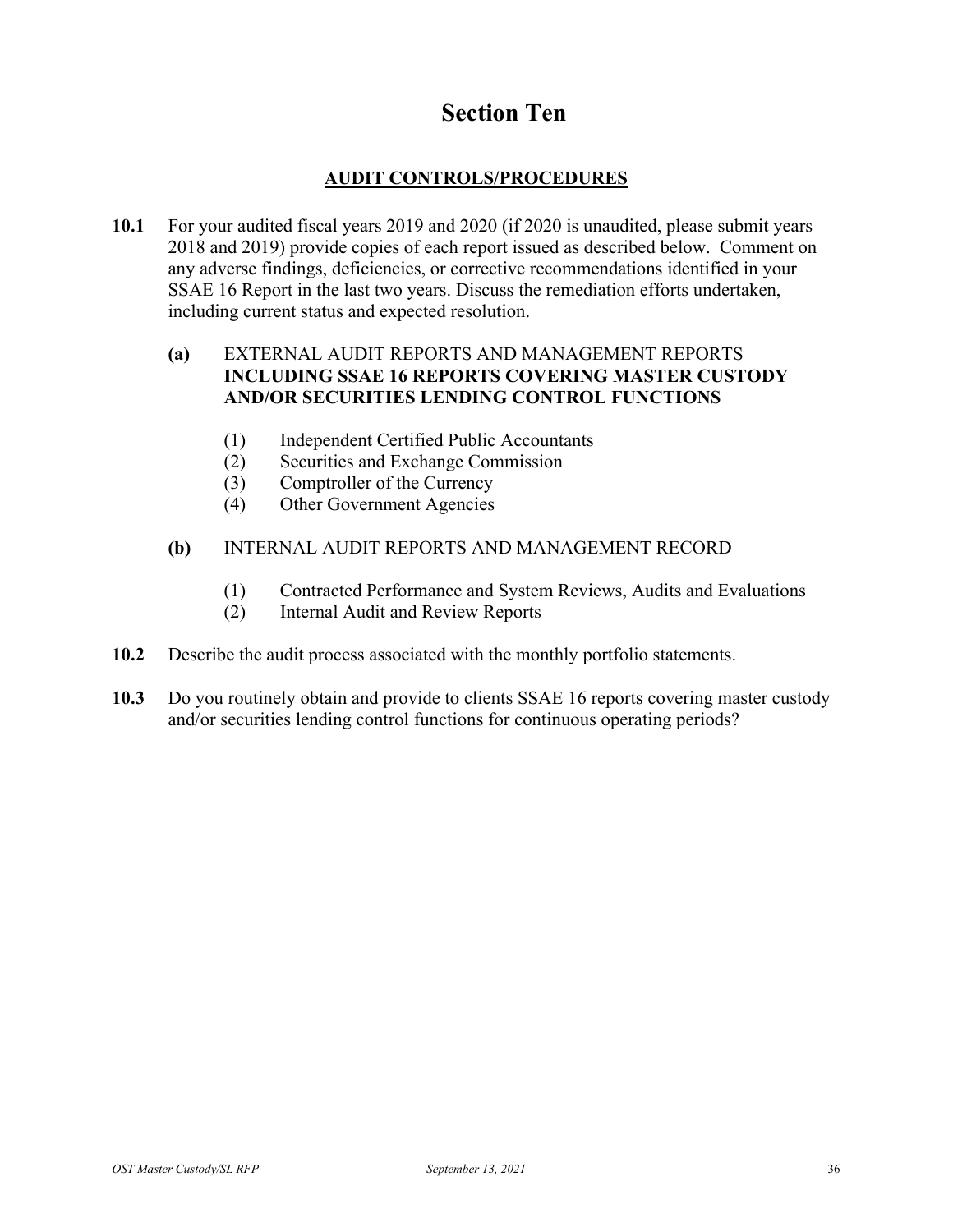## **Section Eleven**

#### **RELATED INFORMATION AND FEE STRUCTURE**

#### <span id="page-36-0"></span>**11.1 Fee Structure**

- **(a)** Use the enclosed bid sheet (**Appendix E).**
- **(b)** List and briefly describe services included and not included in the fee quote. Any service, product, or report mentioned in the firm's response is presumptively included in the fee unless expressly excepted on the bid sheet.
- **(c)** Settlement frequency will be monthly.
- **(d)** Provide any finder's fee or finder's commission that has been paid or will be paid to any individual or organization outside your firm as a result of the establishment of a relationship with the Office of the State Treasurer.
- **(e)** Indicate the frequency your firm intends to submit billings.
- **(f)** Combination bids. The State Treasurer will also accept and consider a "combination" bid for master custody and securities lending services provided by any firm. The State Treasurer may award contracts to two separate entities. The combination bid may be for a lower cost or for the same cost as the separate bids.
- **11.2** Please refer to the following information in developing your response: Refer to **Appendix A** for schedules of investments held in each of the two (2) active accounts. Assume these are the portfolios the engaged firm will inherit.

Securities are generally held until maturity unless there are liquidity needs that exceed targeted liquidity balances. All transaction activity for the fiscal year ending June 30, 2021 is listed below.

|                                        | <b>General</b> | <b>State Agency</b> |
|----------------------------------------|----------------|---------------------|
| <b>Security</b>                        | <b>Account</b> | <b>Account</b>      |
| Federal Farm Credit                    | 20             |                     |
| Federal Home Loan Bank                 | 44             |                     |
| Federal Home Loan Mortgage Corporation | 62             |                     |
| Federal National Mortgage Association  | 44             |                     |
| Mortgage Backed Securities             | 25             |                     |
| Development Corporation for Israel     |                |                     |
| <b>FOTAL</b>                           | 198            |                     |

Assume the following approximate transaction levels per year: